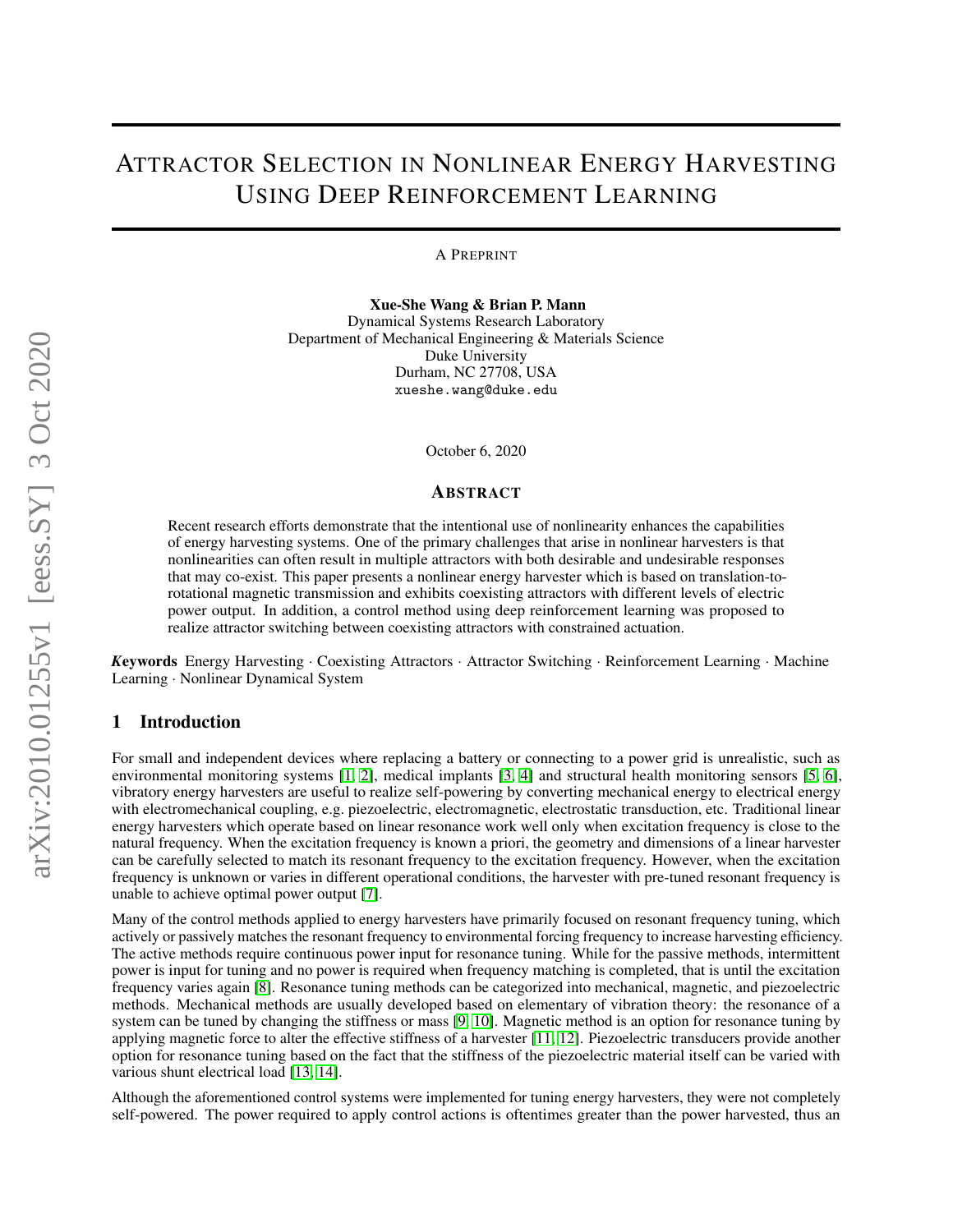external power supply is still needed and they are only suitable for vibration scenarios where the forcing frequency changes infrequently [\[15\]](#page-16-10). An alternate solution to achieving broadband frequency response is using nonlinear energy harvesters. Several recent works have suggested the intentional use of nonlinearity might be beneficial to energy harvesting systems [\[16,](#page-16-11) [17,](#page-16-12) [18,](#page-16-13) [19\]](#page-16-14). These studies have explored the use of nonlinearities to broaden the frequency spectrum, extend the bandwidth, engage nonlinear resonances, and/or to facilitate tuning [\[20,](#page-16-15) [21,](#page-16-16) [22,](#page-16-17) [23,](#page-16-18) [24,](#page-16-19) [25,](#page-16-20) [26\]](#page-16-21).

While these investigations, along with many other recent works, have advanced the current understanding on the beneficial use of nonlinearity, the introduction of nonlinearity can also cause many additional difficulties. Paramount amongst these challenges, and a common issue in nearly all nonlinear harvesting systems, is the presence of coexisting solutions [\[27\]](#page-16-22). More specifically, for a certain environmental excitation, there exists multiple responses of a harvesting system and thus various levels of power generation [\[15\]](#page-16-10). These responses are stable steady-state oscillations, thus also considered "attractors" in nonlinear dynamics. An energy harvester generally prefers running on a higher-power attractor for faster energy harvesting, but would also need a lower-power attractor for safety reasons or physical restrictions. When one of the attractors is desirable and the other undesirable, it becomes critically important to have a control method to select the desired attractor with minimal energy expenditure.

Unlike conventional linear control problems where the system model is mathematically well-described or weakly nonlinear control problems (e.g. Lyapunov's function can be easily found), the control method of switching attractors should push the system far away from an equilibrium thus a highly nonlinear behavior is inevitable. Conventional control techniques, such as proportional-integral-derivative (PID) control and linear quadratic regulator (LQR) control, may not provide a robust control. In addition, the attractor switching for an energy harvester needs 1) to apply constraints on control input, and 2) an optimal control method to minimize the energy consumed during the control process. For example, the limitations on the instantaneous power/force and total energy/impulse of a controller need be considered in practice. Another practical consideration is the optimization of total time and energy spent on the control process. Switching attractors using as little energy or time as possible is oftentimes required, especially when attempting to escape detrimental responses or in the case of a finite energy supply.

Fortunately, a technique that is compatible with a broader scope of nonlinear systems, reinforcement learning (RL), can be applied without the aforementioned restrictions. By learning action-decisions while optimizing the long-term consequences of actions, RL can be viewed as an approach to optimal control of nonlinear systems [\[28\]](#page-17-0). Various control constraints can also be applied by carefully defining a reward function in RL [\[29\]](#page-17-1). In recent years, a large number of advanced RL algorithms have been created to address complex control tasks, including benchmark works using MuJoCo physics simulator [\[30,](#page-17-2) [31,](#page-17-3) [32,](#page-17-4) [33,](#page-17-5) [34\]](#page-17-6), motion planing of robotics [\[35\]](#page-17-7), autonomous driving [\[36\]](#page-17-8), and active damping [\[37\]](#page-17-9). Especially for the investigation of attractors in nonlinear dynamical systems, Ijspeert et al. proposed a generic modeling approach for attractor behaviors of autonomous nonlinear dynamical systems with the help of statistical learning techniques [\[38\]](#page-17-10). Wang et al. realized switching between coexisting attractors in a hardening Duffing oscillator using two RL algorithms: the cross-entropy method (CEM) and deep deterministic policy gradient (DDPG) [\[27\]](#page-16-22). Several researchers also have explored RL-based optimal control for gene regulatory networks (GRNs), with the goal of driving gene expression towards a desirable attractor while using a minimum number of interventions [\[39,](#page-17-11) [40,](#page-17-12) [41,](#page-17-13) [42\]](#page-17-14).

The paper proposes a novel nonlinear energy harvesting system and a RL-based control method to switch between the attractors with different energy output levels. The content of this paper is organized as follows. Section [2](#page-1-0) presents the mathematical model of an energy harvester which is based on a translational-to-rotational magnetic transmission and electro-magnetic coupling. In Section [3,](#page-3-0) two types of coexisting attractors were observed with different levels of electric power output: high-power attractor and low-power attractor. Section [4](#page-3-1) presents the reinforcement learning framework designed for attractor switching of an energy harvester. Several key terms in RL were defined, including "environment", "action", "state & observation" and "reward". Sections [5](#page-8-0) and [6](#page-11-0) provide two controller designs based on a linear actuator and motor voltage respectively. Simulation results show time-series response of switching between attractors. Conclusions and application potentials are discussed in Section [7.](#page-14-0)

# <span id="page-1-0"></span>2 Energy Harvester Design

## 2.1 Mechanical System

The energy harvester is based on a non-contact translational-to-rotational magnetic transmission in Ref. [\[43,](#page-17-15) [44\]](#page-17-16). As shown in Fig. [1,](#page-2-0) the drive magnet is fixed to a vibration source and has a prescribed translational harmonic motion. The driven magnet is pinned and limited to pure rotation about its center of mass. The drive magnet applies a non-contact magnetic force to the driven magnet to achieve translational-to-rotational conversion. In addition to the magnetic force, the driven magnet is also subject to a linear restoring torque from mechanical springs and a damping torque which is assumed to be viscous and proportional to the driven magnet's angular velocity.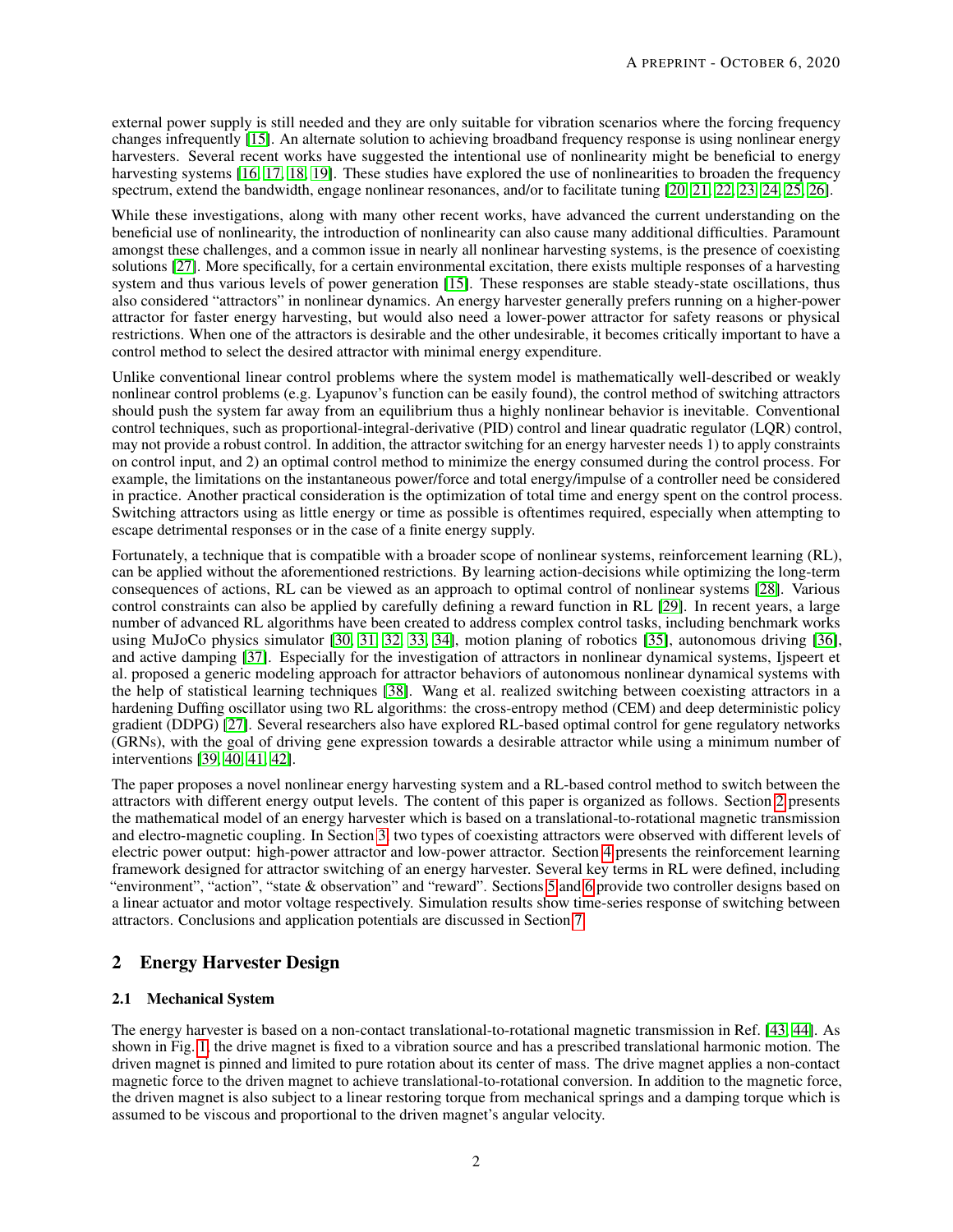As derived in Ref. [\[43\]](#page-17-15), the equation of motion can be written as a linear mass-spring-damper system driven by magnetic torque:

<span id="page-2-1"></span>
$$
J\ddot{\theta} + c\dot{\theta} + k(\theta - \theta_0) =
$$

$$
\alpha \left[ \frac{\sin \theta}{\left[ (b + A\cos(\Omega t))^2 + h^2 \right]^{3/2}} - \frac{3[b + A\cos(\Omega t)] \left[ h\cos \theta + (b + A\cos(\Omega t)) \sin \theta \right]}{\left[ (b + A\cos(\Omega t))^2 + h^2 \right]^{5/2}} \right],
$$
(1)

where in the left-hand side,  $J, c, k$  and  $\theta_0$  are the driven magnet's moment of inertia, torsional spring coefficient, torsional damping coefficient, and offset bias angle of spring respectively. The right-hand side is the expression of magnetic torque, which is dependent on the angle of the driven magnet  $\theta$ , the vertical distance between two magnets h, and the horizontal distance between two magnets  $b + A \cos(\Omega t)$ . A constant  $\alpha = \mu_0 M_0 V_0 M_1 V_1/4\pi$  describes the magnetic properties of magnets, where  $\mu_0$  is the permeability of free space,  $M_0$  and  $V_0$  are the drive magnet's magnetization and volume respectively, and  $M_1$  and  $V_1$  are the driven magnet's magnetization and volume respectively.

<span id="page-2-0"></span>

Figure 1: Schematic diagram of the non-contact translational-to-rotational magnetic transmission system.

## 2.2 Electro-Mechanical Coupling



Figure 2: Schematic of the coupled electrical circuit in the generator.  $R_g$  and  $L_g$  are the resistance and the inductance inside the generator respectively.  $V_g$  is the voltage induced by the rotary motion from the mechanical system.

The mechanical system in Fig. [1](#page-2-0) and Eq. [\(1\)](#page-2-1) transmits the vibrational source's translational motion to the driven magnet's rotational motion. This rotation is then conveyed to an electro-magnetic transducer, such as a generator, to produce electric power. For simplicity, as shown in Fig. [2,](#page-2-0) the voltage induced by the electro-magnetic transducer  $V_g$  is assumed to be linearly dependent on the driven magnet's angular velocity  $\dot{\theta}$ , and the transducer connects to a simple resistor load  $R_{load}$ . As derived in Ref. [\[45\]](#page-17-17), the governing equation for the energy harvester is comprised of 1) the mechanical system's governing equation Eq. [\(1\)](#page-2-1) where a coupling term  $\gamma i$  was introduced, and 2) an additional equation for the electrical circuit:

<span id="page-2-3"></span><span id="page-2-2"></span>
$$
J\ddot{\theta} + c\dot{\theta} + k(\theta - \theta_0) - \gamma i =
$$
  

$$
\alpha \left[ \frac{\sin \theta}{\left[ (b + A\cos(\Omega t))^2 + h^2 \right]^{3/2}} - \frac{3[b + A\cos(\Omega t)] \left[ h\cos \theta + (b + A\cos(\Omega t)) \sin \theta \right]}{\left[ (b + A\cos(\Omega t))^2 + h^2 \right]^{5/2}} \right],
$$
(2)  

$$
L_g \dot{i} + (R_g + R_{\text{load}}) i + \gamma \dot{\theta} = 0
$$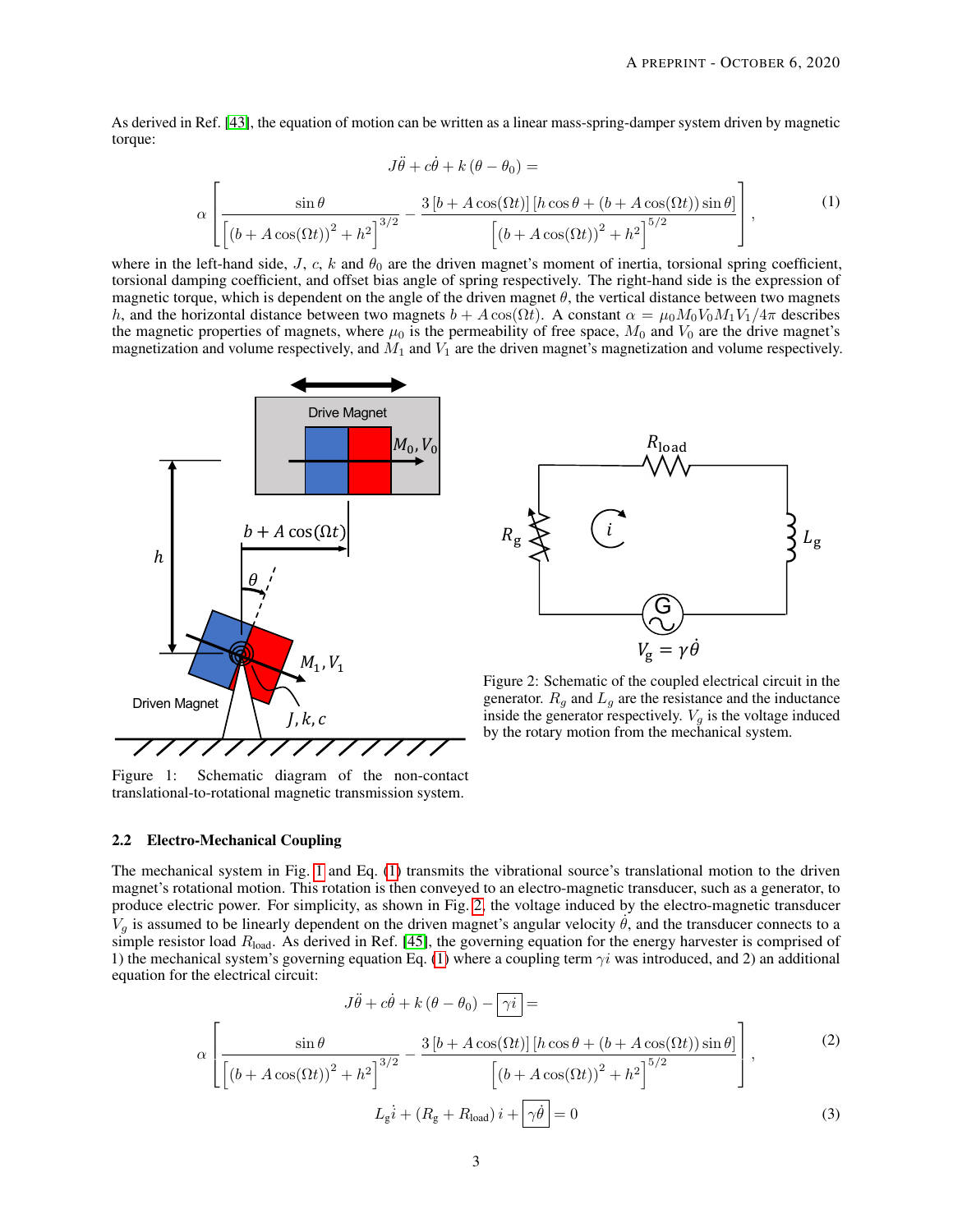<span id="page-3-2"></span>

| rable 1. Parameters of the energy harvester. |                                                  |                                           |  |  |
|----------------------------------------------|--------------------------------------------------|-------------------------------------------|--|--|
| Parameter                                    | Symbol                                           | Value                                     |  |  |
| <b>Driven Magnet</b>                         |                                                  |                                           |  |  |
| Driven magnet's moment of inertia            | .J                                               | $1.11 \times 10^{-6}$ kg · m <sup>2</sup> |  |  |
| Spring torsion coefficient                   | k.                                               | $5.48 \times 10^{-3}$ N·m/rad             |  |  |
| Damping torsion coefficient                  | $\overline{c}$                                   | $3.02 \times 10^{-6}$ N·m·s/rad           |  |  |
| Natural frequency without damping            | $\omega_{\rm n}$                                 | 70.25 rad/s                               |  |  |
| Offset bias angle                            | $\theta_0$                                       | 0 rad                                     |  |  |
| Excitation                                   |                                                  |                                           |  |  |
| <b>Excitation</b> amplitude                  | А                                                | $3 \text{ mm}$                            |  |  |
| <b>Excitation frequency</b>                  | Ω                                                | 50.24 rad/s (8 Hz)                        |  |  |
| <b>Excitation horizontal bias</b>            | b                                                | $0 \text{ mm}$                            |  |  |
| Vertical distance between magnets            | $\boldsymbol{h}$                                 | 34 mm                                     |  |  |
| <b>Magnet Properties</b>                     |                                                  |                                           |  |  |
| Permeability of free space                   | $\mu_0$                                          | $4\pi \times 10^{-7}$ H/m                 |  |  |
| Residual flux density                        | $B_r$                                            | 1.32 Tesla                                |  |  |
| Magnetization                                | $M_0, M_1 = B_r/\mu_0$                           | $1.05 \times 10^6$ A/m                    |  |  |
| Magnet radius                                | $r_{\rm mag}$                                    | 6.35 mm $(1/4$ in)                        |  |  |
| Magnet height                                | $h_{\text{mag}}$                                 | $12.7$ mm $(1/2$ in)                      |  |  |
| Magnet volume                                | $V_0, V_1 = \pi r_{\text{mag}}^2 h_{\text{mag}}$ | $1608.8$ mm <sup>3</sup>                  |  |  |
| Circuit                                      |                                                  |                                           |  |  |
| Generator inductance                         | $L_{\rm g}$                                      | 1H                                        |  |  |
| Generator resistance                         | $R_{\rm g}$                                      | $0.1 \Omega$                              |  |  |
| Electric load                                | $R_{\rm load}$                                   | $5 \Omega$                                |  |  |
| Coupling coefficient                         | $\gamma$                                         | 0.06                                      |  |  |

Table 1: Parameters of the energy harvester.

where  $R_q$  and  $L_q$  are the resistance and the inductance inside the generator respectively.  $\gamma$  is the electro-mechanical coupling term and i is the current induced by the rotary motion from the mechanical system. The resistor load  $R_{load}$ was used to evaluate the power output. In order to ensure the consistency of the energy harvester throughout this paper, its parameters were measured experimentally and then used for the following numerical and analytical investigations. The value of parameters can be found in Tab. [1.](#page-3-2)

## <span id="page-3-0"></span>3 Coexisting Attractors

The presence of coexisting attractors is a challenge for nonlinear energy harvesting. Integrating the governing equations Eq. [\(2\)](#page-2-2) and [\(3\)](#page-2-3) with respect to time results in steady-state solutions after initial transient dissipates. These solutions are stable thus they are also considered "attractors" in dynamical systems. As shown in Fig. [3,](#page-4-0) different initial conditions result in three coexisting steady-state oscillations: one with larger amplitude and two symmetric oscillations with smaller amplitudes. Their response frequencies are all equal to the excitation frequency (the excitation is the motion of vibrational source,  $b + A \cos \Omega t$ .

The energy harvester has three state variables: the driven magnet's angle  $\theta$ , angular velocity  $\dot{\theta}$  and the induced current i. Thus the phase portraits of steady-state oscillations are closed cycles in 3-dimensional phase domain (see Fig. [4\)](#page-4-1). The phase portraits include two symmetric smaller cycles and one larger cycle. Given that their response frequencies are equal, the cycle with the larger current amplitude corresponds to high-power output (considered HP attractor), while the two cycles with the smaller current amplitudes correspond to low-power output (considered LP attractor).

As for an energy harvester, running on the HP attractor is generally more desirable, but sometimes LP attractor could also be needed for safety reasons or physical restrictions. The following sections will introduce a control method to switch between coexisting attractors of the energy harvester (see Fig[.5\)](#page-5-0).

## <span id="page-3-1"></span>4 Reinforcement Learning

#### 4.1 Framework

Reinforcement Learning (RL), which can be viewed as an approach to optimal control of nonlinear systems, learns action-decisions while optimizing the long-term consequences of actions. In the RL framework, an *agent* gains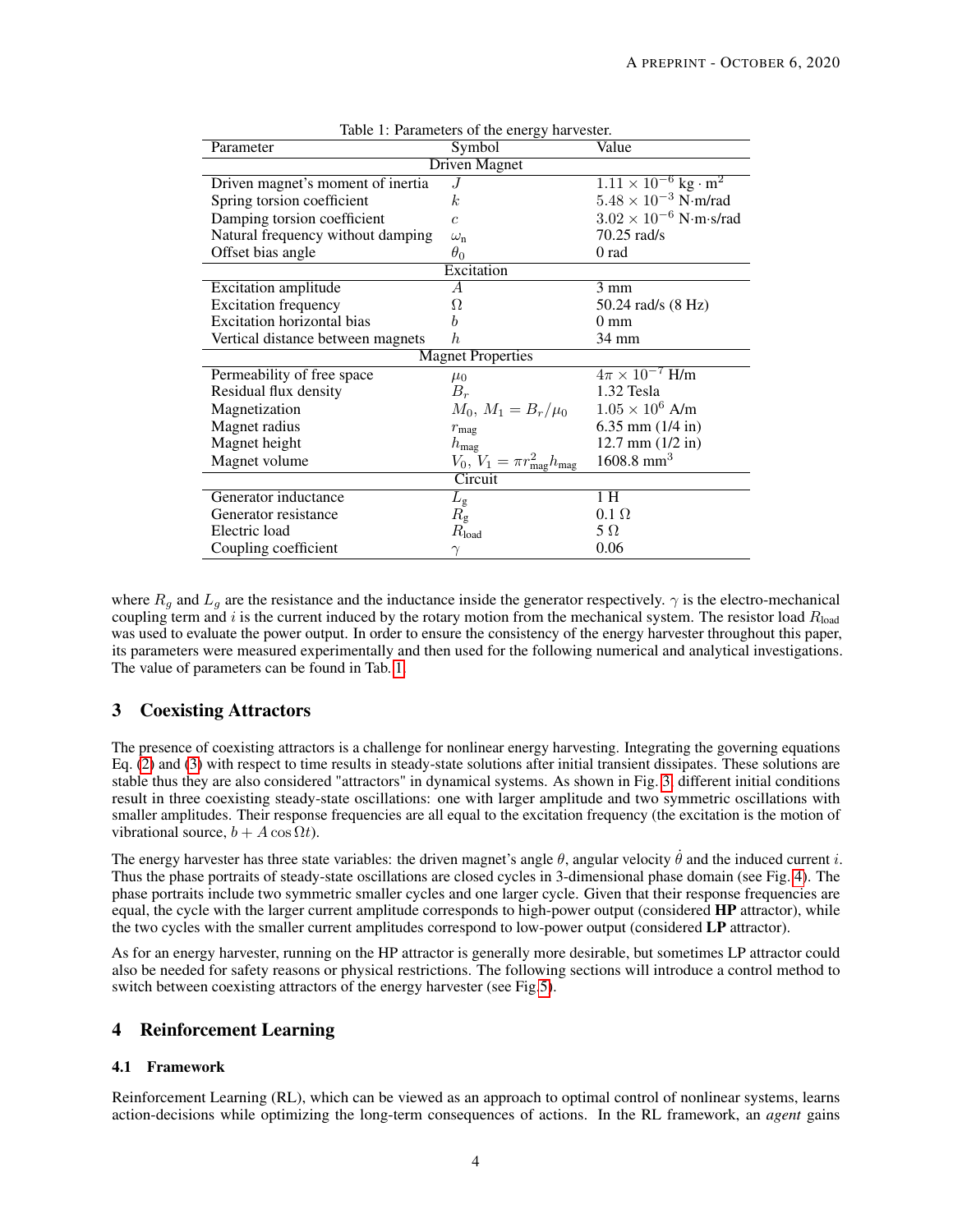<span id="page-4-0"></span>

<span id="page-4-1"></span>Figure 3: Coexisting steady-state oscillations of the driven magnet's angle  $\theta$ . (a) has a larger oscillation amplitude while (b) and (c) oscillate around symmetric offset angles with smaller amplitudes. They result from different initial conditions:  $[\theta_0, \dot{\theta}_0, i_0] =$  (a) [-1.15, -38, 0.07], (b) [1.0, -1.4, 0.008], (c) [-1.0, 1.4, -0.008].



Figure 4: Phase portrait of stead-state oscillations of the energy harvester. The orange cycle with a larger oscillation amplitude represents high-power output (HP attractor) while the two symmetric blue cycles with smaller oscillation amplitudes represent low-power output (LP attractor). The dotted lines are the projections of attractors on 2D planes (top view and side view).

experience by making *observations*, taking *actions* and receiving *rewards* from an *environment*, and then learns a *policy* from past experience to achieve goals (usually maximized cumulative *reward*). This section implements RL algorithms for the energy harvester to switch between its low-power (LP) and high-power (HP) attractors using minimized energy consumed on the controller.

Environment is represented by the energy harvester's governing equation. As shown in Fig. [3](#page-4-0) and [4,](#page-4-1) for certain ranges of the parameters, the energy harvester will always eventually settle into one of the stable attractors. Our objective is to apply control to the system to make it switch between LP and HP attractors using constrained actuation. To provide actuation for attractor switch, the velocity of the linear actuator is controlled by  $a(s)$ , which depends on the energy harvester's states s.

Action. Aligned with the practical consideration that an actuation is commonly constrained, the action term can be written as  $a(s) := F \pi_n(s)$ , where F is the action bound which denotes the maximum absolute value of the actuation, and  $\pi_{\eta}(s)$  is the control policy.  $\pi_{\eta}(s)$  is designed to be a function parameterized by  $\eta$ , which has an input of the energy harvester's states s, and an output of an actuation scaling value between −1 and 1. Our objective is achieved by finding qualified parameters  $\eta$  that cause the desired attractor to be reached.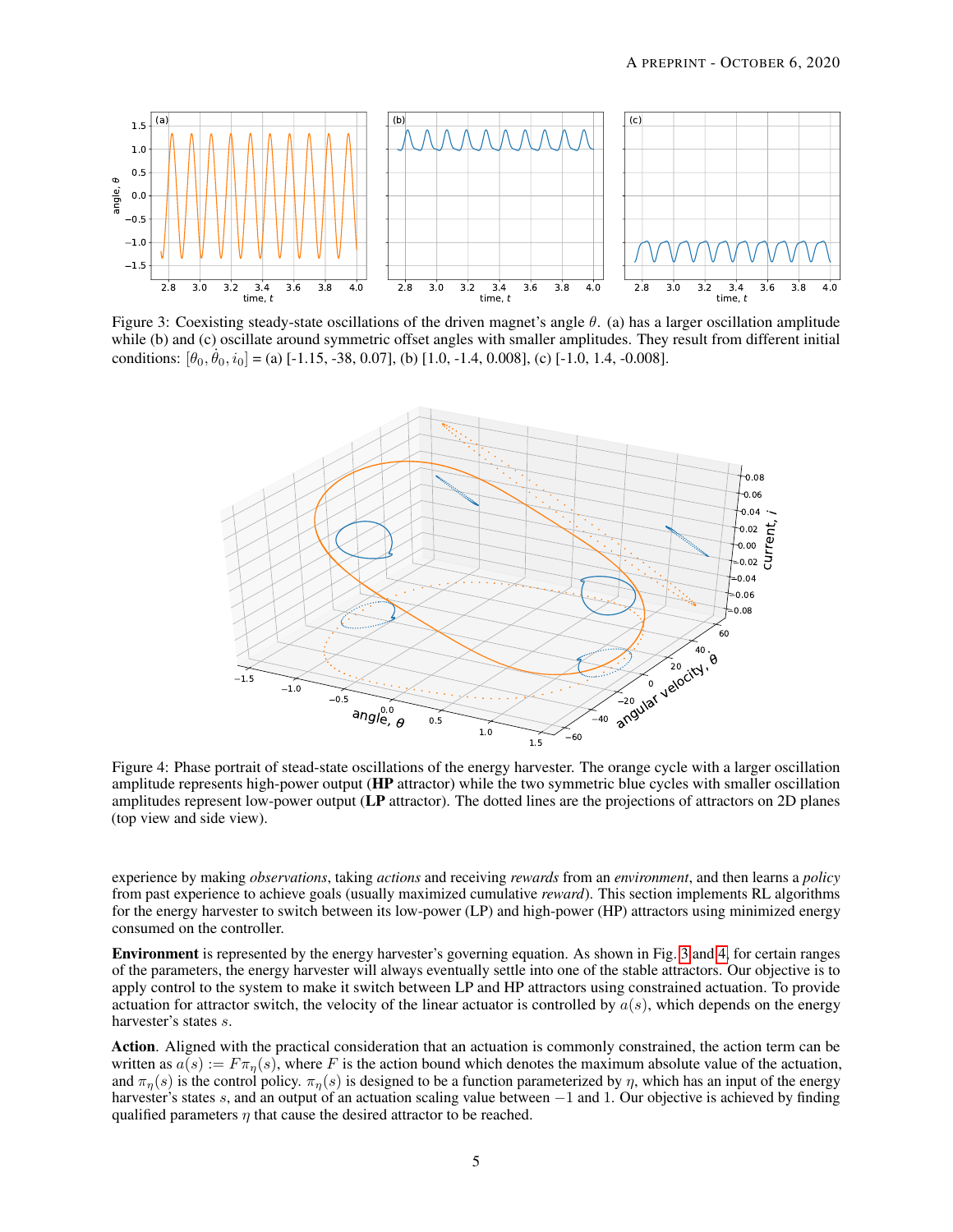<span id="page-5-0"></span>

Figure 5: Attractor switching form LP to HP attractor by using the proposed control method.

**State & Observation**. The energy harvester is driven by a time-varying excitation  $A \cos \Omega t$ ; thus, the state should at least consist of time t, angle  $\theta$ , angular velocity  $\dot{\theta}$ , and induced current i. Given that  $A \cos \Omega t$  is a sinusoidal function with a phase periodically increasing from 0 to  $2\pi$ , time can be replaced by phase for a simpler state expression. The system's state can therefore be written as  $s := [\phi, \theta, \dot{\theta}, i]$ , where  $\phi$  is equal to  $\omega t$  modulo  $2\pi$ . Additional state variable(s) might be needed according to the definition of action a. Multiple definitions of the control input are introduced in the next section, where more details of state variables are discussed. For the sake of simplicity, we have assumed that no observation noise was introduced and the states were fully observable by the agent.

Reward. A well-trained policy should use a minimized control effort (i.e. energy consumed on a controller) to reach the target attractor; thus the reward function, which is determined by state  $s_t$  and action  $a_t$ , should inform 1) whether the energy harvester reaches the target attractor, and 2) the cost of the action taken. The environment estimates whether the target attractor will be reached by evaluating the next state  $s_{t+1}$ . A constant reward of  $r_{end}$  is given only if the target attractor will be reached. Similar to the state in RL, the action cost,  $r_{\text{cost}}$ , differs in the definition of action a, thus the detail of calculating the cost is presented along with the specific controller design in the next section. A generic reward function for attractor selection can be written as:

$$
r(s_t, a_t) = -r_{\text{cost}} + \begin{cases} r_{\text{end}}, & \text{if } s_{t+1} \text{ reaches the target attractor (or BoA)}\\ 0, & \text{otherwise} \end{cases}
$$
(4)

For estimating whether the target attractor will be reached, one could observe whether  $s_{t+1}$  is in the "basin of attraction" of the target attractor. Basins of attraction (BoA) are the sets of initial states leading to their corresponding attractors as time evolves. Once the target BoA is reached, the system will automatically settle into the desired stable trajectory without further actuation.

#### 4.2 Basin of Attraction (BoA) Prediction

Determining whether a state is in the target BoA is non-trivial. For an instantaneous state  $s_t = [\phi_t, \theta_t, \dot{\theta}_t, i_t]$ , we could integrate the governing equation with the initial condition  $[\phi_0, \theta_0, \dot{\theta}_0, i_0]$ . Integrating for a sufficiently long time should give a steady-state response, whose amplitude can be evaluated to determine the attractor where the system will eventually settle down. However, this prediction is needed for each time step of the RL learning process, and the integration time should be sufficiently long to obtain steady-state responses; thus this approach results in expensive computational workload and a slow learning process. As a result, a more efficient method was needed for determining which resting attractor corresponded to the system's state [\[46\]](#page-17-18).

From the observation of coexisting attractors, there are two levels of power output for the energy harvester. Since the number of levels is finite, the attractor prediction can be considered a classification problem, where the input is the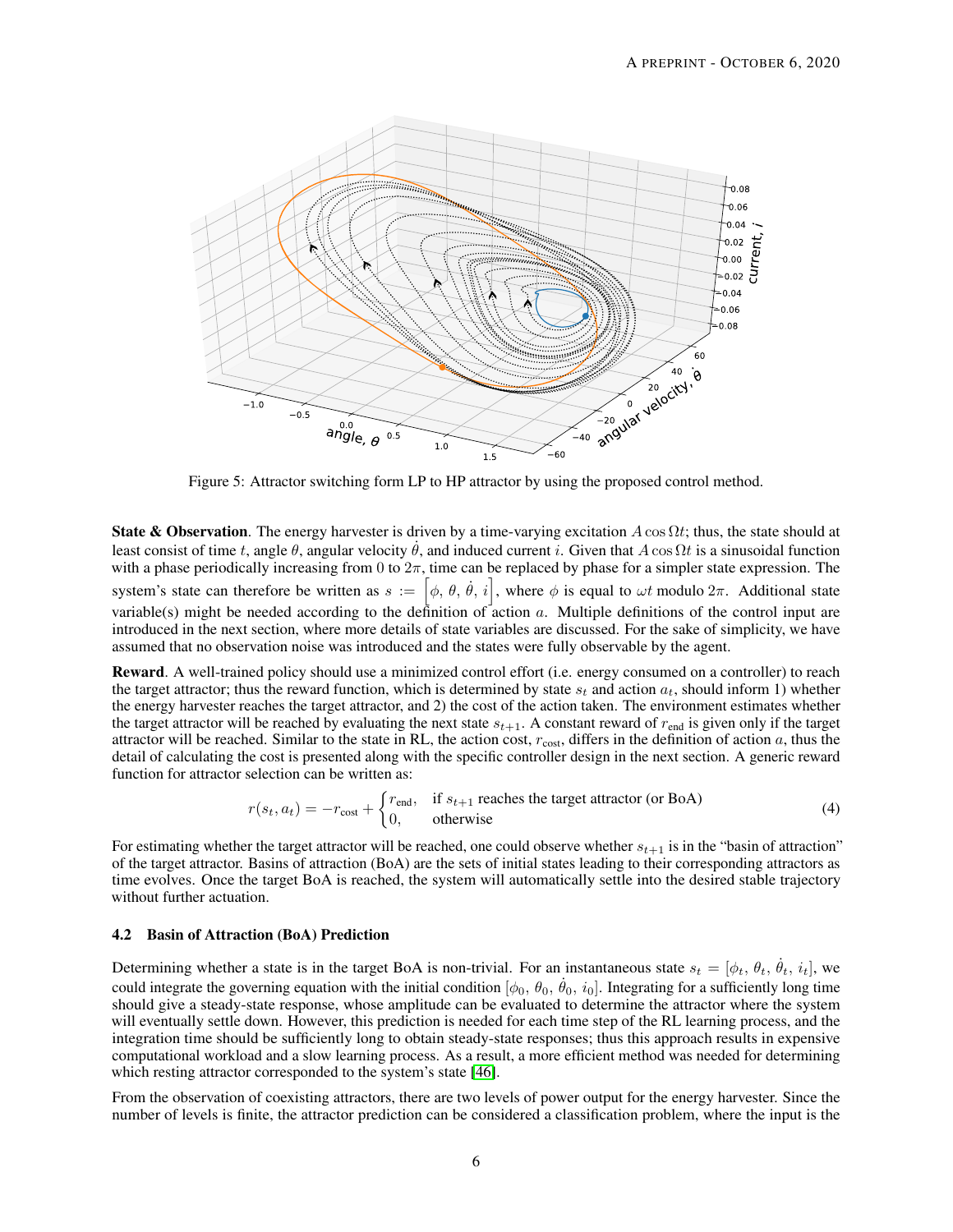system's state and the output is the resting attractor where the system will settle down under no control. Given that the system's state has four dimension and the boundary of BoA tends to be nonlinear (or at least not guaranteed to be linear for the energy harvester), the classification algorithm using neural network was selected for its capability of handling high-dimensional nonlinear classification. As shown in Fig. [6,](#page-6-0) a 4-layer neural network was trained (or called "fitted") to predict the resting attractor (HP or LP) given an initial condition  $[\phi_0, \theta_0, \dot{\theta}_0, i_0]$ . The training data was created by sampling states randomly on the domain of four state variables, and the corresponding resting attractor was determined by the method mentioned above: evaluating future responses with long-term integration of governing equation. Generally speaking, this method transfers the recurring cost of integration during the RL learning process to a one-time cost before the learning process begins. Collecting training data can be time consuming (running millions of simulation), but once the classifier is well-trained, the time for predicting the resting attractor can be negligibly small.

<span id="page-6-0"></span>

Figure 6: Neural network diagram for predicting the resting attractor (HP or LP) given an initial condition of the energy harvester  $[\phi_0, \theta_0, \dot{\theta}_0, i_0]$ . The network has four layers: 128 neurons (ReLU) – 64 neurons (ReLU) – 64 neurons (ReLU) – 1 neuron (sigmoid). The ReLU (Rectified Linear Unit) activations introduce nonlinearity to this classifier. The sigmoid activation transforms its input into a value between 0.0 and 1.0, thus predicting the probability of HP attractor as an output. Therefore, when the output value is greater or equal than 0.5, the initial condition is predicted to lead the energy harvester to settle down on the HP attractor, otherwise the LP attractor.

#### 4.3 Algorithm

Amongst various RL algorithms, Deep Deterministic Policy Gradient (DDPG) was selected for its capability of operating over continuous state and action spaces [\[47\]](#page-17-19). The goal of DDPG is to learn a policy which maximizes the expected return  $J = \mathbb{E}_{r_i,s_i,a_i}[R_{t=1}]$ , where the return from a state is defined as the sum of discounted future rewards  $R_t = \sum_{i=t}^{T} \gamma^{i-t} r(s_i, a_i)$  with a discount factor  $\gamma \in [0, 1]$ .

An action-value function, also known as a "critic" or "Q-value" in DDPG, is used to describe the expected return after taking an action  $a_t$  in state  $s_t$ :

$$
Q(s_t, a_t) = \mathbb{E}_{r_{i \ge t}, s_{i>t}, a_{i>t}}[R_t|s_t, a_t].
$$
\n
$$
(5)
$$

DDPG uses a neural network parameterized by  $\psi$  as a function appropriator of the critic  $Q(s, a)$ , and updates this critic by minimizing the loss function of the difference between the "true" Q-value  $Q(s_t, a_t)$  and the "estimated" Q-value  $y_t$ :

$$
L(\psi) = \mathbb{E}_{s_t, a_t, r_t} \left[ \left( Q(s_t, a_t | \psi) - y_t \right)^2 \right],\tag{6}
$$

<span id="page-6-1"></span>where

$$
y_t = r(s_t, a_t) + \gamma Q(s_{t+1}, \pi(s_{t+1})_t | \psi). \tag{7}
$$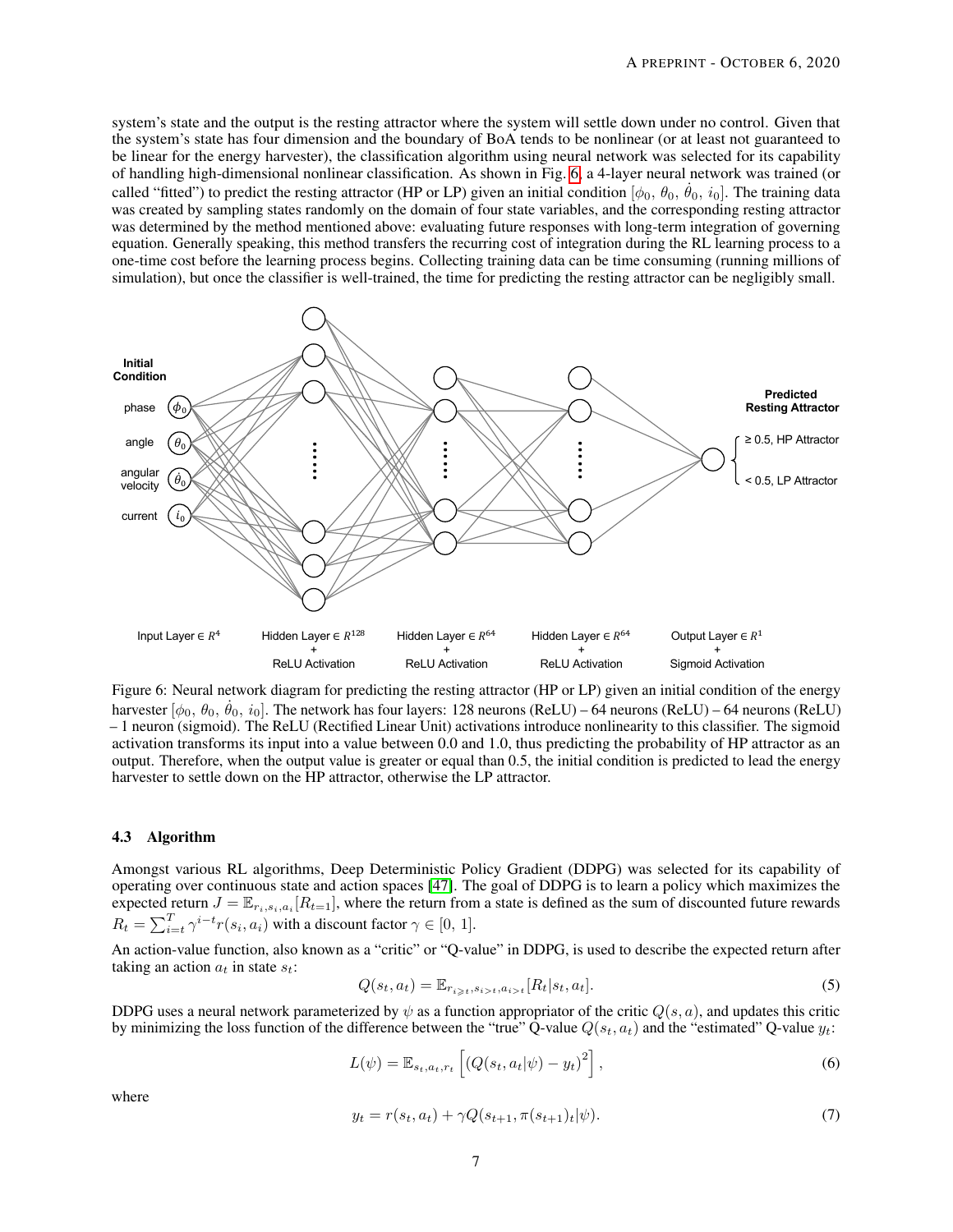| 1              | Determine the governing equation: Eq. $(12)$ for the actuator control, or Eq. $(14)$ for the voltage control                       |         |
|----------------|------------------------------------------------------------------------------------------------------------------------------------|---------|
| $\overline{c}$ | Determine the reward function: Eq. $(13)$ for the actuator control, or Eq. $(15)$ for the voltage control                          |         |
| 3              | Randomly initialize actor network $\pi_n(s)$ and critic network $Q_{\psi}(s, a)$ with weights $\eta$ and $\psi$                    |         |
| 4              | Initialize target network $\pi'_{\eta'}(s)$ and $Q'_{\psi'}(s, a)$ with weights $\eta' \leftarrow \eta$ , $\psi' \leftarrow \psi$  |         |
| 5              | Set the initial condition of the Duffing equation $s_0 = [x_0, \dot{x}_0, \phi_0]$                                                 |         |
| 6              | Set discount factor $\gamma$ , and soft update factor $\tau$                                                                       |         |
| 7              | Set time of Phase 1 and Phase 2, $T_1$ and $T_2$                                                                                   |         |
| 8              | Initialize replay buffer $B$                                                                                                       |         |
| 9              | for episode = $1: M$ do                                                                                                            |         |
| 10             | Initialize a random process $N$ for action exploration                                                                             |         |
| 11             | Add noise to time of Phase 1, $T_1' = T_1 + \text{random}(0, 2\pi/\omega)$                                                         |         |
| 12             | Integrate the governing equation for $t \in [0, T_1']$ with $a(s) = 0$                                                             | Phase 1 |
| 13             | for $t = T_1'$ : $T_1' + T_2$ do                                                                                                   | Phase 2 |
| 14             | Observe current state, $s_t = [x_t, \dot{x}_t, \phi_t]$                                                                            |         |
| 15             | Evaluate action $a_t(s_t) = F \pi_{\eta}(s_t) + \mathcal{N}_t$ , according to the current policy and exploration noise             |         |
| 16             | Step into the next state $s_{t+1}$ , by integrating the governing equation for $\Delta t$                                          |         |
| 17             | Evaluate reward $r_t(s_t, a_t)$ from the reward function                                                                           |         |
| 18             | Store transition [ $s_t$ , $a_t$ , $r_t$ , $s_{t+1}$ ] in B                                                                        |         |
| 19             | Sample a random minibatch of N transitions [ $s_i$ , $a_i$ , $r_i$ , $s_{i+1}$ ] from B                                            |         |
| 20             | Set $y_i = r_i + \gamma Q'_{\psi'}(s_{i+1}, F \pi'_{\eta'}(s_{i+1}))$                                                              |         |
|                | Update the critic network by minimizing the loss:                                                                                  |         |
| 21             | $L = \frac{1}{N} \sum_{i} (y_i - Q_{\psi}(s_i, a_i))^2$                                                                            |         |
|                | Update the actor network using the sampled policy gradient:                                                                        |         |
| 22             | $\nabla_{\eta}J\approx\frac{1}{N}\sum\nabla_{a}Q_{\psi}(s,a) _{s=s_{i},a=F\pi_{\eta}(s_{i})}\nabla_{\eta}\pi_{\eta}(s) _{s=s_{i}}$ |         |
|                |                                                                                                                                    |         |
| 23             | Update the target networks:<br>$\psi' \leftarrow \tau \psi + (1 - \tau)\psi', \eta' \leftarrow \tau \eta + (1 - \tau)\eta'$        |         |
| 24             | if the target attractor's basin is reached in $s_{t+1}$ : break                                                                    |         |
| 25             | end for                                                                                                                            |         |
| 26             | end for                                                                                                                            |         |
|                |                                                                                                                                    |         |

<span id="page-7-0"></span>Table 2: Algorithm: Deep Deterministic Policy Gradient (DDPG) for learning a control policy for attractor switching

Apart from the "critic", DDPG also maintains an "actor" function to map states to a specific action, which is essentially our policy function  $\pi(s)$ . DDPG uses another neural network parameterized by  $\eta$  as a function approximator of the actor  $\pi(s)$ , and updates this actor using the gradient of the expected return J with respect to the actor parameters  $\eta$ :

$$
\nabla_{\eta} J \approx \mathbb{E}_{s_t} \left[ \nabla_a Q_{\psi}(s, a) \vert_{s = s_t, a = \pi(s_t)} \nabla_{\eta} \pi_{\eta}(s) \vert_{s = s_t} \right]. \tag{8}
$$

In order to enhance the stability of learning, DDPG uses a "replay buffer" and separate "target networks" for calculating the estimated Q-value  $y_t$  in Eq. [\(7\)](#page-6-1). The replay buffer stores transitions [ $s_t$ ,  $a_t$ ,  $r_t$ ,  $s_{t+1}$ ] from experienced trajectories. The actor  $\pi(s)$  and critic  $Q(s, a)$  are updated by randomly sampling a minibatch from the buffer, allowing the RL algorithm to benefit from stably learning across uncorrelated transitions. The target networks are copies of actor and critic networks,  $\pi'_{\eta'}(s)$  and  $Q'_{\psi'}(s,a)$  respectively, that are used for calculating the estimated Q-value  $y_t$ . The parameters of these target networks are updated by slowly tracking the learned networks  $\pi_n(s)$  and  $Q_{\psi}(s, a)$ :

$$
\psi' \leftarrow \tau \psi + (1 - \tau)\psi', \n\eta' \leftarrow \tau \eta + (1 - \tau)\eta',
$$
\n(9)

where  $0 < \tau \ll 1$ . This soft update constrains the estimated Q-value  $y_t$  to change slowly, thus greatly enhancing the stability of learning.

In order to implement DDPG to attractor switching for the energy harvester, several terms needs be defined:

*Phase 1*: the phase where the system is free of control, i.e.,  $a(s) = 0$ . The system is given a random initial condition at the beginning of Phase 1, waits for dissipation of the transient, and settles down on the initial attractor at the end of Phase 1.

*Phase 2*: the phase following Phase 1; the system is under control. Phase 2 starts with the system running in the initial attractor, and ends with either reaching the target BoA or exceeding the time limit.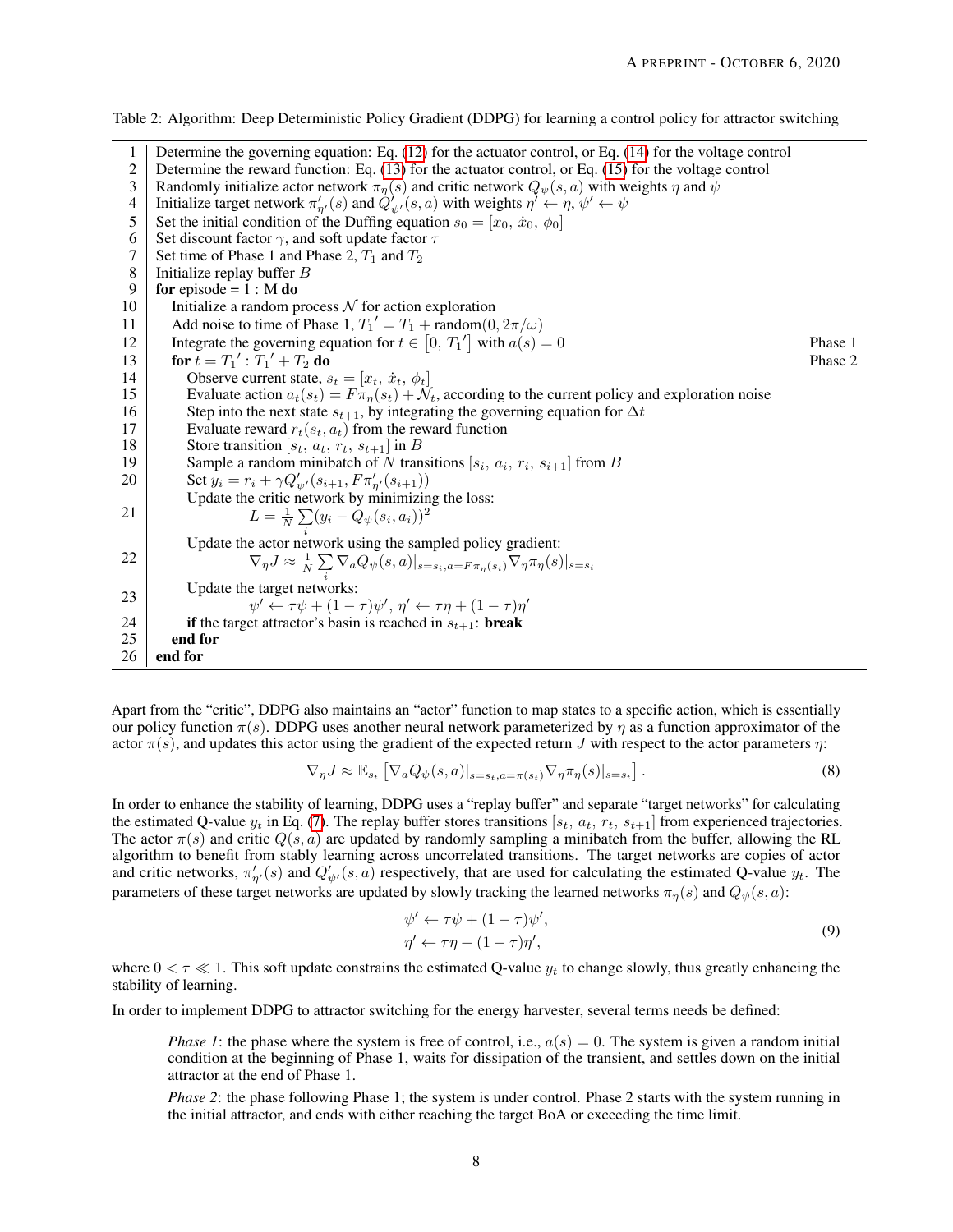*Trajectory*: the system's time series trajectories for Phase 2:  $[s_t, a_t, r_t, s_{t+1}]$ . The data of trajectories are stored in a replay buffer.

*Replay Buffer*: an implementation of experience replay [\[48\]](#page-17-20), which randomly selects previously experienced samples to update a control policy. Experience replay stabilizes the RL learning process and reduces the amount of experience required to learn [\[49\]](#page-17-21).

The entire process for learning a control policy can be summarized as iterative episodes. In each episode, the system runs through Phase 1 and Phase 2 in turn and the control policy is improved using the data of trajectories stored in the replay buffer. Deep deterministic policy gradient (DDPG) is a RL algorithm for updating the control policy.

The detailed learning process using DDPG can be found in Tab. [2.](#page-7-0) In line 11, the time of Phase 1 is perturbed by adding a random value between 0 and  $2\pi/\omega$  (a excitation period). This noise provides diversity of the system's states at the beginning of Phase 2, which enhances generality and helps prevent over-fitting of the control policy network  $\pi_n(s)$ . Both the actor network  $\pi_{\eta}(s)$  and the critic network  $Q_{\psi}(s, a)$  have two hidden layers, each of which has 128 units and an activation function of ReLU [\[50\]](#page-18-0). For the actor network, the final output layer is a tanh layer to bound the actions. For the critic network, the input layer consists of only the state s, while the action  $a$  is included in the 2nd hidden layer. Adam optimizer [\[51\]](#page-18-1) was used to learn the neural network parameters with a learning rate of  $\tau_\eta=10^{-4}$  and  $\tau_\psi=10^{-3}$ for the actor and critic respectively. For the update of the critic network we used a discount factor of  $\gamma = 0.9$ . For the soft update of the target network  $\pi'_{\eta'}(s)$  and  $\hat{Q'_{\psi'}}(s,a)$  by Polyak Averaging, we used  $\tau = 0.1$ . For the system's settling down in Phase 1 we used  $T_1 = 2$ , and for constraining the time length of control we used  $T_2 = 4$ . The replay buffer had a size of 10<sup>6</sup>. In each episode, the minibatch of transitions sampled from the replay buffer had a size of  $N = 64$ .

<span id="page-8-1"></span>

Figure 7: Static equilibria of the offset bias angle  $\theta_0$ . It is proportional to the distance between the two springs' ends:  $x = 2r_{spr}\theta_0.$ 



Figure 8: Schematic of control option I, where an external torque on the driven magnet is provided by moving spring position with a linear actuator. The driven magnet transmits rotational motions to a generator to produce electric power. Figure [2](#page-2-0) shows the electromechanical coupling circuit.

### <span id="page-8-0"></span>5 Control Option I: Linear Actuator for Moving Spring Position

#### 5.1 Controller Design

Given that the driven magnet exhibits rotational oscillations while the energy harvester is operating, an reasonable control input is an external torque on the driven magnet. Reforming the governing equation Eq. [\(2\)](#page-2-2) leads to:

$$
I\ddot{\theta} + c\dot{\theta} + k\theta - \gamma i = \tau_{\text{mgt}} + \boxed{k\theta_0},
$$
  
\n
$$
L_{\text{g}}\dot{i} + (R_{\text{g}} + R_{\text{load}})i + \gamma\dot{\theta} = 0,
$$
\n(10)

where  $\tau_{\text{mgt}}$  is the magnetic torque, i.e., the right hand side of Eq. [\(2\)](#page-2-2). The term  $k\theta_0$  was intentionally moved to the right hand side, thus can be considered an external torque that is controllable. It forms a torque determined by the offset bias angle  $\theta_0$ , which is the static equilibrium angle when the system is only forced by springs. As shown in the Fig. [7,](#page-8-1) the restoring torque in the system is provided by two linear springs wrapped around the circular plate beneath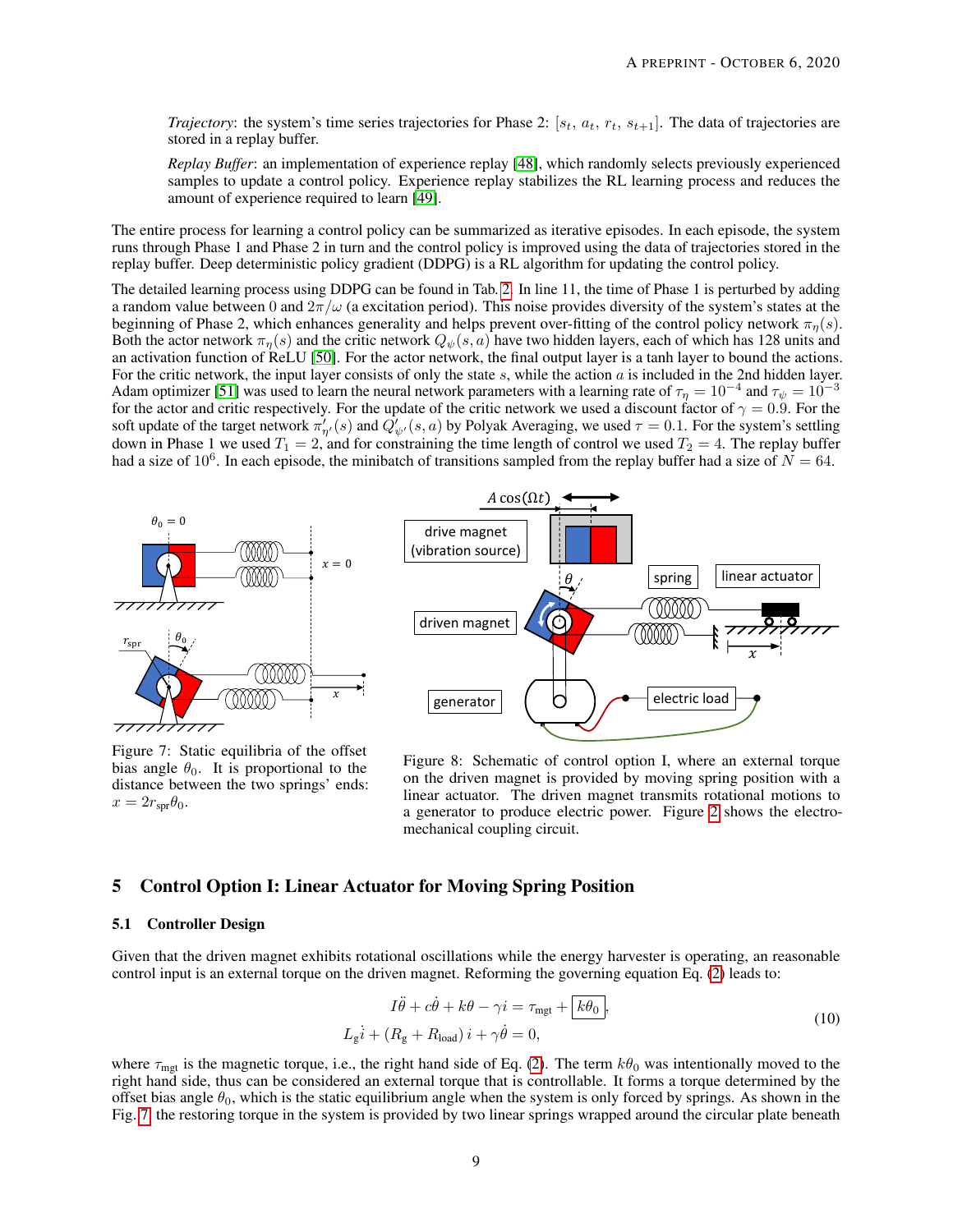the driven magnet. The offset bias angle  $\theta_0$  can be altered by moving springs, and has a linear relationship with the distance between ends of springs  $x$ :

<span id="page-9-0"></span>
$$
x = 2r_{\rm spr}\theta_0,\tag{11}
$$

where  $r_{spr}$  is the radius of the circular plate wrapped by springs. In order to manipulate the distance x, as shown in Fig. [8,](#page-8-1) the end of one spring is fixed and that of the other spring is attached to a linear actuator. Instead of directly controlling the actuator's position x, its velocity  $\dot{x}$  was chosen to be the control input for a more practical control scenario. The system's governing equation becomes:

$$
I\ddot{\theta} + c\dot{\theta} + k\theta - \gamma i = \tau_{\text{mgt}} + \frac{k}{2r_{\text{spr}}}x,
$$
  
\n
$$
L_{\text{g}}\dot{i} + (R_{\text{g}} + R_{\text{load}})\,i + \gamma\dot{\theta} = 0,
$$
  
\n
$$
\dot{x} = a,
$$
\n(12)

where  $a$  is the control input – the actuator's velocity. Instead of the conventional notation of control input  $u$  in control theory, research in reinforcement learning (RL) uses a to represent "actions". This RL-style notation are used throughout the remainder of this paper.

#### 5.2 Reward Function

As discussed in Sec. [4,](#page-3-1) the reward function should give 1) a constant positive reward  $r_{end}$  when energy harvester reaches a terminal successfully, and 2) penalties  $r_{\text{cost}}$  (negative rewards) for the cost of actions taken. Evaluating the action cost is tricky, which ideally should be the electric energy consumed on the actuator. However, a realistic actuator is a complex electro-mechanical coupling system, thus making it difficult to calculate its energy consumption especially for a dynamic load. In addition, it's hard to find a generic model to represent all various actuators.

For simplicity, the action cost is defined as the work done by the actuator, that is, "the force pulling on the spring end" times "the distance the spring end moves". According to Hooke's law, the force can be expressed as  $k_{spr}(x_t - r_{spr}\theta_t + x_0)$ , where  $k_{spr}$  is the stiffness of the linear spring,  $x_t - r_{spr}$  is the distance stretched, and  $x_0$  is a positive constant to ensure springs are alway stretched. The distance the spring end moves can be written as  $a_t\Delta t$ , where  $a_t$ , the control input, is the actuator's instantaneous velocity, and  $\Delta t$  is the time step size for control. The work done by the actuator is therefore  $k_{\text{spr}}(x_t - r_{\text{spr}}\theta_t + x_0)a_t\Delta t$ . However, this calculation of the action cost is counter-intuitive when  $a_t < 0$ . The negative  $a_t$  leads to a negative work done by the actuator, that is, the actuator is powered by its load. To avoid this paradox, the negative value of  $a_t$  was cut off and the reward function becomes:

<span id="page-9-1"></span>
$$
r(s_t, a_t) = -k_{\text{spr}}(x_t - r_{\text{spr}}\theta_t + x_0)\text{Max}(a_t, 0)\Delta t + \begin{cases} r_{\text{end}}, & \text{if } s_{t+1} \text{ reaches target BoA} \\ 0, & \text{otherwise} \end{cases}
$$
(13)

It's worth reiterating that the action cost calculated in this reward function is not the energy consumed on a realistic actuator, but it can still be considered the least energy needed for an action in each time step.

#### 5.3 Results

Figure [9](#page-10-0) shows the time series of successful attractor switching using the control policy learned by RL. As observed in Sec. [3,](#page-3-0) the attractor with a small amplitude of steady-state response (blue lines) is named "LP" (short for low-power) while that with a large amplitude (orange lines) is named "HP" (short for how-power). It's worth noting that each policy only controls a one-way trip of attractor switching. One control policy is needed for transitioning from the LP to HP, and another control policy is needed for the reverse direction. Therefore, two independent sets of parameter  $\eta$  were learned for the actor functions  $a(s) = F \pi_{\eta}(s)$ . In addition, F is the action bound, which represents the maximum absolute velocity allowed for the actuator. It was set 0.003 m/s for both directions of attractor switching.

Figure [9](#page-10-0) includes five phases:

- 1. controller OFF, operating on the LP attractor (blue lines).
- 2. controller ON, switching from LP to HP (black lines).
- 3. controller OFF, waiting for the dissipation of transient process, then operating on the HP attractor (orange lines).
- 4. controller ON, switching from HP to LP (black lines).
- 5. controller OFF, waiting for the dissipation of transient process, then operating on the LP attractor (blue lines).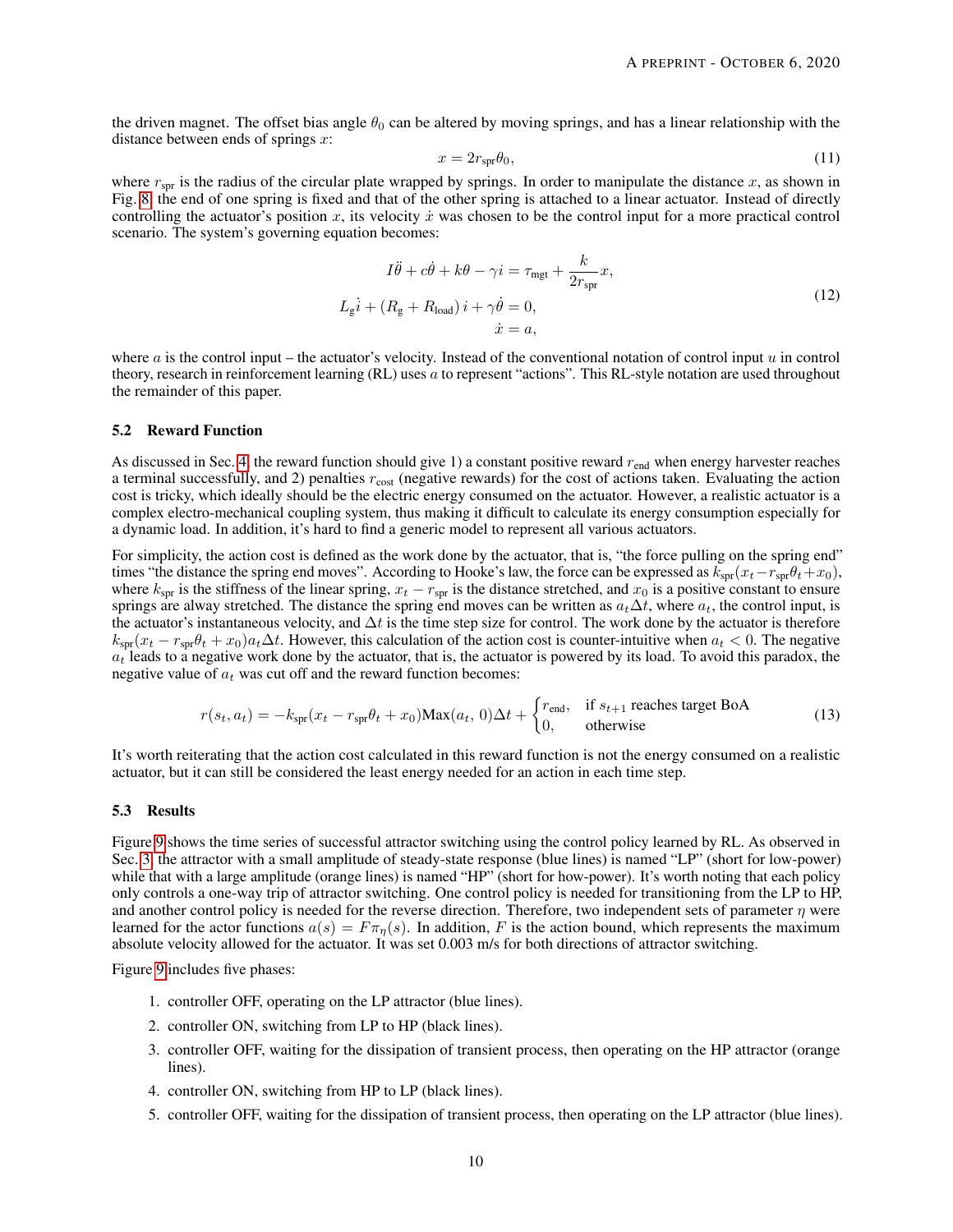<span id="page-10-0"></span>

Figure 9: Time series of the attractor switching using the control option I (spring control) + DDPG. The energy harvester governed by Eq. [\(12\)](#page-9-0) was first switched from LP to HP attractor and then switched back from HP to LP attractor. The blue, orange and black lines represent the system running on the LP attractor, running on the HP attractor, being under control, respectively.

Each time when the controller is ON, one can observe that the action plot consists of two stages: first jagged curve (control policy learned by RL) and then a step function followed (manually-designed control policy). This results from the fact that a successful attractor switching is not only the system's reaching the target BoA, but also returning the actuator back to its original position, i.e.  $x = 0$ . If it were otherwise ( $x \neq 0$ ), the attractors themselves will be changed for a non-zero offset bias angle  $\theta_0$  (recall that the coexisting attractors observed in Sec. [3](#page-3-0) is based on  $\theta_0 = 0$  in Tab. [1\)](#page-3-2). Therefore, after the control policy learned by RL drives the energy harvester to the target BoA, additional control policy is needed to reset the actuator. This also explains the trend of actuation position x, where the curve goes away from the origin at first and then returns back.

The reward plot in Fig. [9](#page-10-0) demonstrates the work done by the actuator. The area above the curve represents the amount of work, which shows the HP-to-LP switching (1.35  $\times$  10<sup>-3</sup> J) needs more energy than the LP-to-HP switching  $(4.39 \times 10^{-4} \text{ J})$ . Furthermore, as defined in Eq. [\(13\)](#page-9-1), work is done only when the actuator is moving right ( $a_t > 0$ ). This explains that the cost only exists in first half of LP-to-HP switching and second half of HP-to-LP switching.

Although RL proves to realize attractor switching using a linear actuator, the jagged motion of action leads to rapid changes of the actuator's velocity, which might not work for low-sensitivity actuators. Another control policy with more smooth action was proposed by imitating the trend of the actuator's position in RL control. For simplicity, the action can only be switched between three states: OFF, ON with maximum positive velocity, and ON with maximum negative velocity. This controller design is similar to a bang-bang controller with binary states (ON & OFF), thus named as "quasi-bang-bang control". As shown in Fig. [9,](#page-10-0) the trend of the actuator position is approximately linear. Given that the linear function derivative is a constant, the similar trend of actuator position in RL control can be imitated by implementing constant actuator velocities in quasi-bang-bang control.

Figure [9](#page-10-0) shows the time series of successful attractor switching using the quasi-bang-bang control. When the controller is turned on, the actuator starts moving with the maximum velocity. Once the energy harvester reaches the target BoA, the actuator turns to the opposite direction and keeps moving with the maximum velocity until returning to the zero position. LP-to-HP switching requires positive actions first and then negative actions, while HP-to-LP switching has the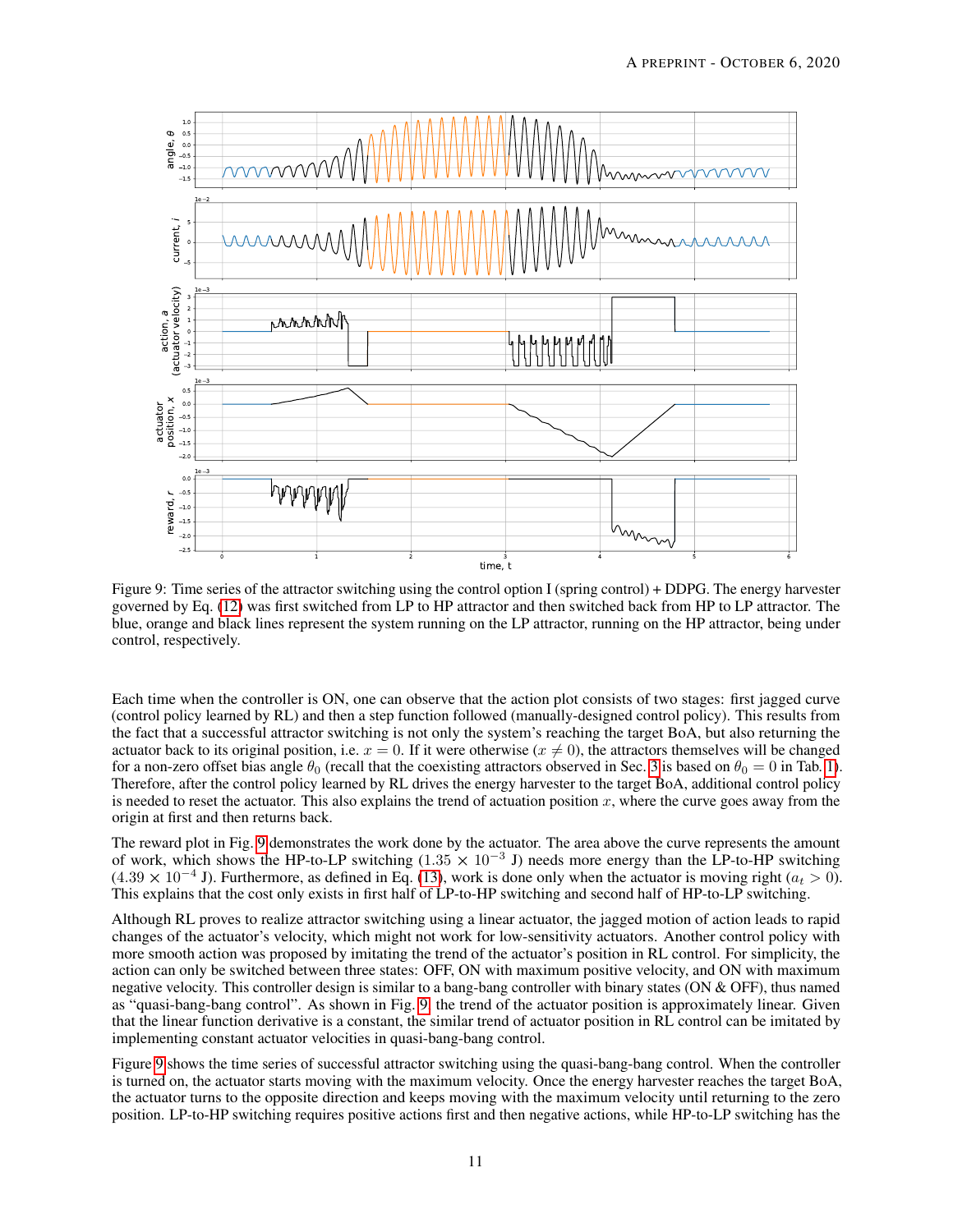

Figure 10: Time series of the attractor switching using the control option I (spring control) + quasi-bang-bang control. The energy harvester governed by Eq. [\(12\)](#page-9-0) was first switched from LP to HP attractor and then switched back from HP to LP attractor. The blue, orange and black lines represent the system running on the LP attractor, running on the HP attractor, being under control, respectively.

reverse order. This brute-force control method provides a more smooth control than RL, but the lack of optimization over control results in larger energy consumption. By accumulating the rewards in Fig. [9,](#page-10-0) the HP-to-LP switching needs 1.69 × 10<sup>-3</sup> J while the LP-to-HP switching needs 7.62 × 10<sup>-4</sup> J.

In summary, this section proposes two control methods based on moving the spring position using a linear actuator. The control policy learned by RL optimizes energy consumption yet shows jagged motions of the actuator, while the quasi-bang-bang control, which was designed by imitating and simplifying the RL control policy, provides a more smooth control input yet lacks in optimization of energy consumption. However, even the RL control gives only an "incomplete" optimization. The requirement of returning the actuator to its original position divides the control process into two stages, and RL only optimizes the energy consumption in the first stage. Therefore, in the next section, another control method is proposed for optimizations over the whole control process.

## <span id="page-11-0"></span>6 Control Option II: External Voltage on the Motor

#### 6.1 Controller Design

The energy harvester's attractors are steady-state oscillations determined by three state variables: the driven magnet's angle, angular velocity and induced current. Apart from exerting an external torque to control the angle and velocity using an actuator in Sec. [5,](#page-8-0) the induced current could also be controlled by introducing an external power supply in the electro-magnetic circuit. As shown in Fig. [11](#page-12-2) and [12,](#page-12-2) while the energy harvester is operating on an attractor, the generator is driven by the rotating magnet and powering an electric load. When the energy harvester is going to switch to another attractor, the generator is detached from the electric load and connected to a power supply, thus becoming a "motor" to reversely drive the rotating magnet. The circuit will be switched back to connect the electric load once the target attractor is reached.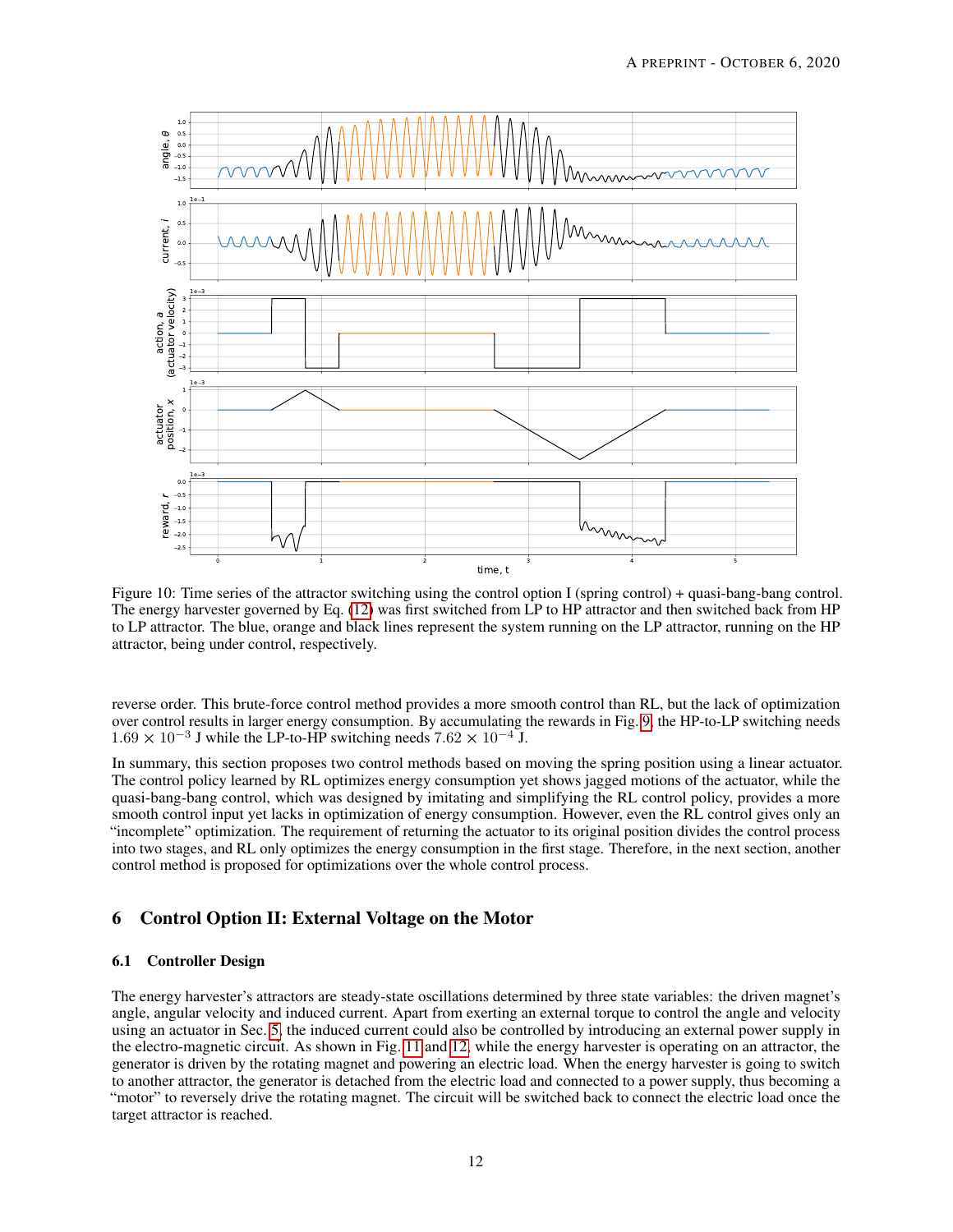<span id="page-12-2"></span>



Figure 11: Schematic of control option II (voltage control).

Figure 12: Circuit of control option II (voltage control).

The system's governing equation becomes:

<span id="page-12-0"></span>
$$
I\ddot{\theta} + c\dot{\theta} + k\theta - \gamma i = \tau_{\text{mgt}},
$$
  
\n
$$
L_{\dot{g}}\dot{i} + R_{g}\dot{i} + \gamma\dot{\theta} = \begin{cases} a, & \text{if controller is ON} \\ -R_{\text{load}}i, & \text{if controller is OFF} \end{cases}
$$
 (14)

where  $\tau_{\text{mgt}}$  is the magnetic torque, i.e., the right hand side of Eq. [\(2\)](#page-2-2), and a is the control input of voltage. The circuit is switched by using a relay as shown in Fig. [12.](#page-12-2)

#### 6.2 Reward Function

As discussed in Sec. [4,](#page-3-1) the reward function should give 1) a constant positive reward  $r_{\text{end}}$  when energy harvester reaches a terminal successfully, and 2) penalties  $r_{\text{cost}}$  (negative rewards) for the cost of actions taken. Evaluating the action cost is tricky, which ideally should be the input power of the power supply. However, the complex circuit for a realistic power supply makes it a difficult calculation, especially for a time-varying voltage output. In addition, there is no generic mathematical model to represent various power supplies, which may come from electric power grids, energy storage devices, generators/alternator, etc.

For simplicity, the action cost is defined as the power supply's output power, that is, "the voltage of control input  $a_t$ " times "the current flowing through the generator/motor  $i_t$ ". The action cost for each time step is therefore  $a_t i_t \Delta t$ . However, this calculation of the action cost is unrealistic for negative power  $a_t i_t < 0$ , which means the power supply is being charged by the energy harvester. To avoid this paradox, it's assumed that the power supply has an internal protection mechanism to cut off the negative power. The reward function becomes:

<span id="page-12-1"></span>
$$
r(s_t, a_t) = -\text{Max}(a_t i_t, 0)\Delta t + \begin{cases} r_{\text{end}}, & \text{if } s_{t+1} \text{ reaches target BoA} \\ 0, & \text{otherwise} \end{cases}
$$
(15)

Again, it's worth reiterating that the action cost calculated in this reward function is not the energy consumed on a realistic power supply, but it can still be considered the least energy needed for attractor switching using a voltage control.

#### 6.3 Results

For the attractor switching case that used voltage control, constraints were constructed with different action bounds, i.e., maximum voltage F. Recall that the control term in Eq. [\(14\)](#page-12-0) can be written as  $a(s) = F \pi_{\theta}(s)$ , which is bounded between −F and F. Figure [13](#page-13-0) and [14](#page-14-1) show the time series of successful attractor switching using the control policy learned by RL, and they have the action bounds of  $F = 0.1$  V and  $F = 0.2$  V respectively.

Each time-series trajectory has five stages, including LP-to-HP and HP-to-LP switching:

1. controller OFF, operating on the LP attractor (blue lines).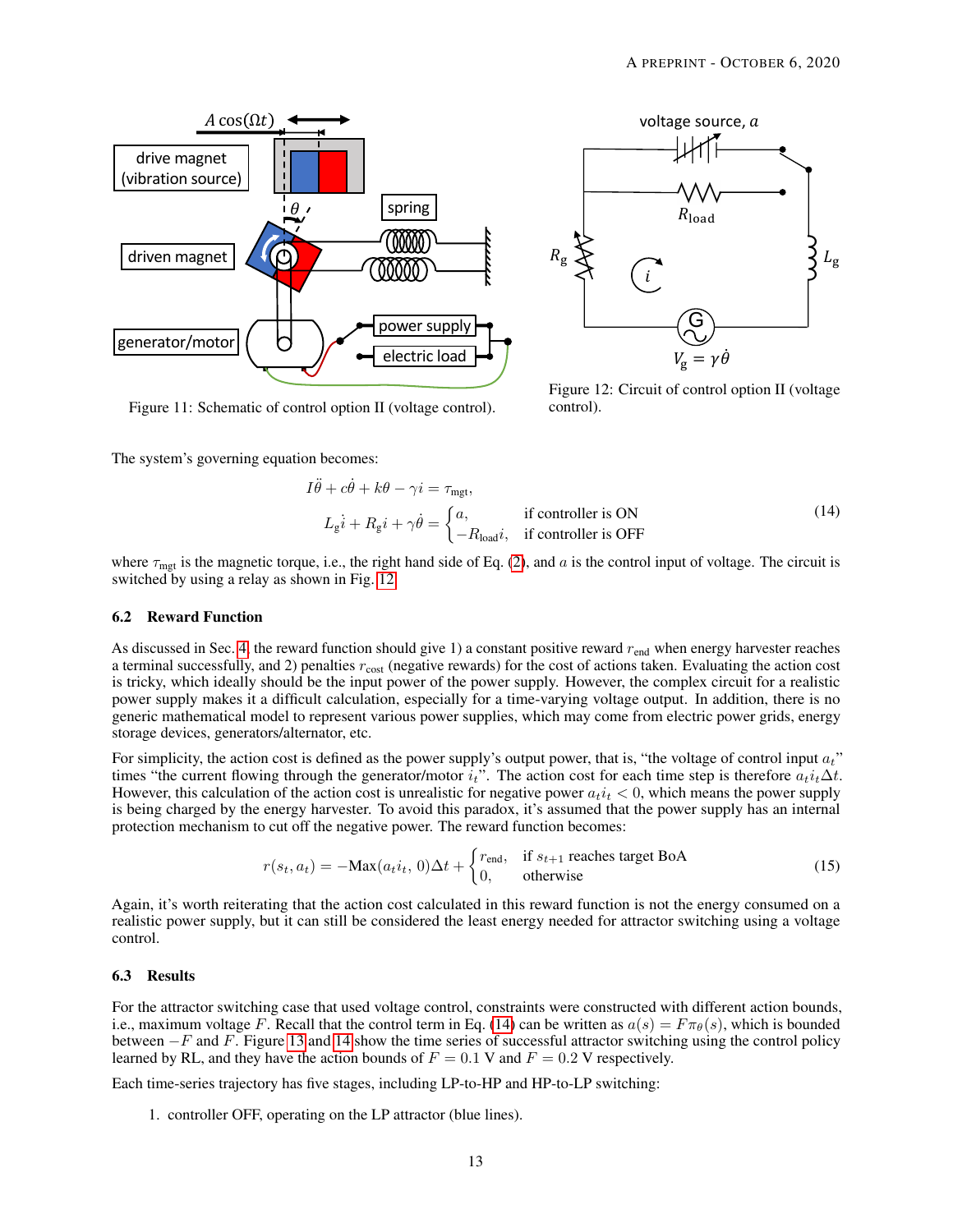<span id="page-13-0"></span>

Figure 13: Time series of the attractor switching using the control option II (motor voltage) + voltage bound  $F = 0.1$ . The energy harvester governed by Eq. [\(14\)](#page-12-0) was first switched from LP to HP attractor and then switched back from HP to LP attractor. The blue, orange and black lines represent the system running on the LP attractor, running on the HP attractor, being under control, respectively.

- 2. controller ON, switching from LP to HP (black lines).
- 3. controller OFF, waiting for the dissipation of transient process, then operating on the HP attractor (orange lines).
- 4. controller ON, switching from HP to LP (black lines).
- 5. controller OFF, waiting for the dissipation of transient process, then operating on the LP attractor (blue lines).

Comparing between two action bounds, one can observe that the smaller bound results in a longer time length of control. It can be qualitatively explained by the energy threshold for jumping from one attractor to another. The energy provided by the power supply should be accumulated beyond the energy threshold to push the system away from one attractor. A smaller action bound therefore leads to longer time for the energy accumulation.

Another observation is from the duration of control process. Compared with the short time length for control (region of black lines), the attractor switching spends more time waiting for dissipation of the transient process (especially for the LP-to-HP switching in both Fig. [13](#page-13-0) and [14\)](#page-14-1), where the system is automatically approaching the target attractor under no control. This phenomenon shows a smart and efficient strategy the control policy has learned by RL: instead of driving the system precisely to the states of the target attractor, it just drives the system to the attractor's basin, where the system might be far away from the target attractor initially but will reach it without further control effort as time evolves.

#### 6.4 Comparison

The reward plots in Fig. [13](#page-13-0) and [14\)](#page-14-1) demonstrate the power supply's output power. The area above the curve represents the total energy consumption for the attractor switching. Although the LP-to-HP switching obviously spends less energy than the HP-to-LP switching, the comparison between two action bounds is obscure. In order to compare the energy consumption quantitatively, their values were calculated by integrating rewards with respective to time. Furthermore, the performance of the energy harvester was evaluated by using the amount of energy harvested in each forcing period, i.e.,  $E = \int_T i^2 R_{load}$ , where T is the forcing period of vibrational energy source ( $T = 2\pi/\Omega$ ). Given that the response Frequencies of both LP and HP attractor is equal to the forcing frequency, this calculation is capable of representing frequencies of both LP and HP attractor is equal to the forcing frequency, this calculation is capable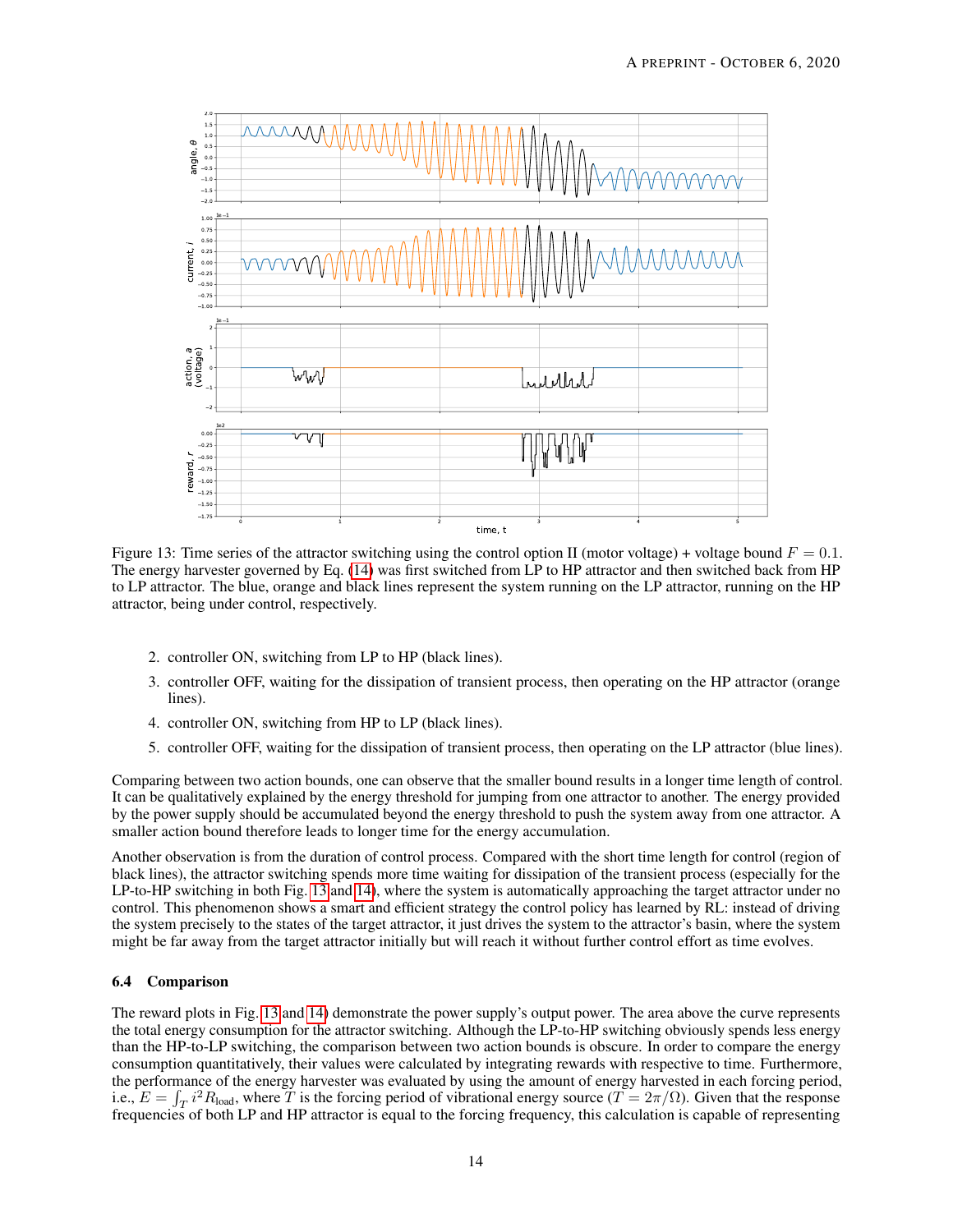<span id="page-14-1"></span>

Figure 14: Time series of the attractor switching using the control option II (motor voltage) + voltage bound  $F = 0.2$ . The energy harvester governed by Eq. [\(14\)](#page-12-0) was first switched from LP to HP attractor and then switched back from HP to LP attractor. The blue, orange and black lines represent the system running on the LP attractor, running on the HP attractor, being under control, respectively.

the average level of energy harvesting. As a result, in each forcing period, the energy harvested in LP attractor is  $E_{\text{LP}} = 5.294 \times 10^{-5}$  J while the energy harvested in HP attractor is  $E_{\text{HP}} = 1.861 \times 10^{-3}$  J.

Figure [15](#page-15-4) compares the energy and time consumption for attractor selection under various control scenarios. In Fig. [15\(](#page-15-4)a), the energy consumption is represented by the number of forcing periods to break even, which was calculated by dividing the total energy consumed for attractor switching by the energy harvested in each forcing period  $(E_{\text{LP}})$ or  $E_{HP}$ ). There are two numbers above each bar: the top one is the number of forcing periods needed to break even when running on the HP attractor while the bottom one in the parenthesis is for the system running on the LP attractor. In Fig. [15\(](#page-15-4)b), the time consumption is represented by the number of forcing periods to reach target BoA, which was calculated by dividing the time length of control by the forcing period  $(2\pi/\Omega)$ . In order to present a fair comparison, the energy and time consumption for each control scenario is the average of 50 times of attractor switching with random initial conditions.

Several qualitative analysis can be performed from Fig. [15.](#page-15-4) In general, a large energy consumption corresponds to a longer control duration. For a certain controller, the HP-to-LP switching always consumes more energy than the LP-to-HP switching. The controller II (voltage control) is more energy efficient than the controller I (spring control) for LP-to-HP switching, while it has no obvious advantage in the HP-to-LP switching. For the controller I, the simplified quasi-bang-bang control consumes more energy than the original one learned by reinforcement learning, which agrees with our analysis in Sec. [5.](#page-8-0) For the controller II with different action bounds (maximum absolute voltage), the smaller bound (i.e. more strict constraint) results in more energy consumption.

## <span id="page-14-0"></span>7 Conclusion

This paper introduces a nonlinear energy harvester based on a translation-to-rotational magnetic transmission; the harvester's behavior contains coexisting attractors with different levels of electric power output. Two controller designs were investigated to switch the energy harvester's response from one attractor to another. The first controller applies external torques on the driven magnet by altering the position of the spring that provides restoring force. The spring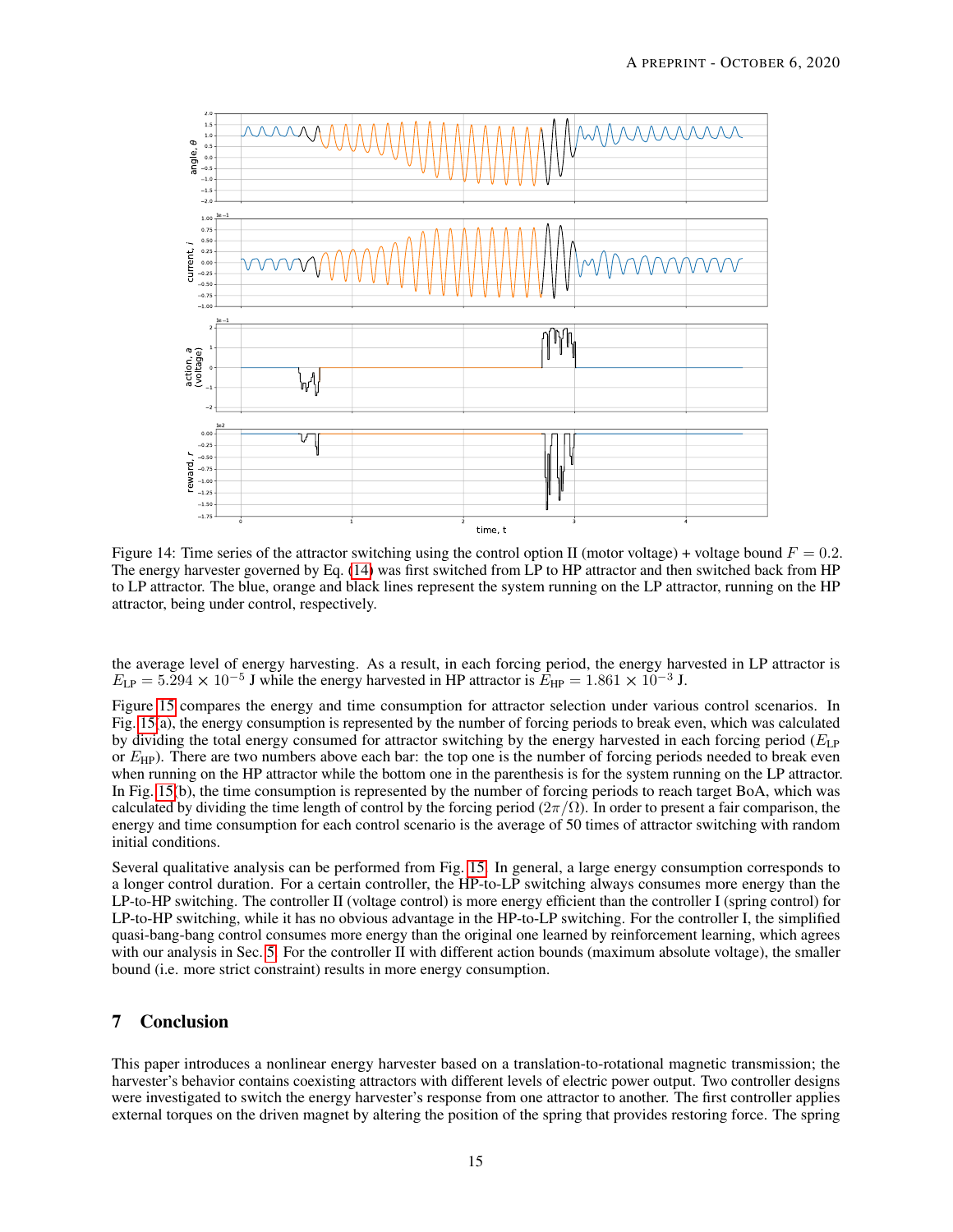<span id="page-15-4"></span>

Figure 15: Energy and time consumption for attractor selection in energy harvesting. (a) The energy consumption is represented by the number of forcing periods to break even, which was calculated by dividing the total energy consumed for attractor switching by the energy harvested in each forcing period  $E_{LP}$  (or  $E_{HP}$ ). (b) The time consumption is represented by the number of forcing periods to reach target BoA, which was calculated by dividing the time length of control by the forcing period.

position is controlled by a linear actuator. The second design controls the voltage on the generator in the energy harvester, which temporarily converts the generator into a motor to affect the system's dynamics.

The control policies based on the two controllers were learned by using deep deterministic policy gradient (DDPG) – a deep reinforcement learning (RL) method. A RL framework for attractor switching was presented, which defines the environment, action, state & observation and reward function. In addition, a neural network classifier was used to rapidly predict the resting attractor based upon the system's instantaneous state.

Both control methods obtained from RL successfully switch the energy harvester's response between coexisting attractors. For the control with an actuator, another quasi-bang-bang control was proposed by imitating and simplifying the RL-learned policy. This simplified method is less energy-efficient yet gives more smooth motion of the actuator, which may benefit a realistic actuator. For the voltage control, the RL-learned control policies prove to work under different action bounds (i.e. a power supply's maximum voltage).

Future work needs to extend our investigations to experimental implementation. Especially for the energy consumption, its measurement on a real linear actuator (controller I) or power supply (controller II) is needed to evaluate the practical performance of an energy harvesting system. Other factors that have not been investigated in this paper (such as observation noise, communication delay, nonlinear damping, etc.) should also be considered in experiments. In order to realize attractor selection experimentally, a feasible solution is to first find a sub-optimal control policy in simulation, as performed in this paper, and then "transfer" the pre-trained policy to the experiments for further optimization. This process is called "transfer learning", where the heavy-learning workload in experiments is shared with simulations. More studies implementing the attractor selection approach based on real-world experiments and transfer learning are certainly worthy topics for further investigations.

## References

- <span id="page-15-0"></span>[1] Yi Xi, Hengyu Guo, Yunlong Zi, Xiaogan Li, Jie Wang, Jianan Deng, Shengming Li, Chenguo Hu, Xia Cao, and Zhong Lin Wang. Multifunctional teng for blue energy scavenging and self-powered wind-speed sensor. *Advanced Energy Materials*, 7(12):1602397, 2017.
- <span id="page-15-1"></span>[2] Steven P Bastien, Raymond B Sepe, Annette R Grilli, Stephan T Grilli, and Malcolm L Spaulding. Ocean wave energy harvesting buoy for sensors. In *2009 IEEE Energy Conversion Congress and Exposition*, pages 3718–3725. IEEE, 2009.
- <span id="page-15-2"></span>[3] J Maxwell Donelan, Qinggua Li, Veronica Naing, JA Hoffer, DJ Weber, and Arthur D Kuo. Biomechanical energy harvesting: generating electricity during walking with minimal user effort. *Science*, 319(5864):807–810, 2008.
- <span id="page-15-3"></span>[4] J Paulo and PD Gaspar. Review and future trend of energy harvesting methods for portable medical devices. In *Proceedings of the world congress on engineering*, volume 2, pages 168–196, 2010.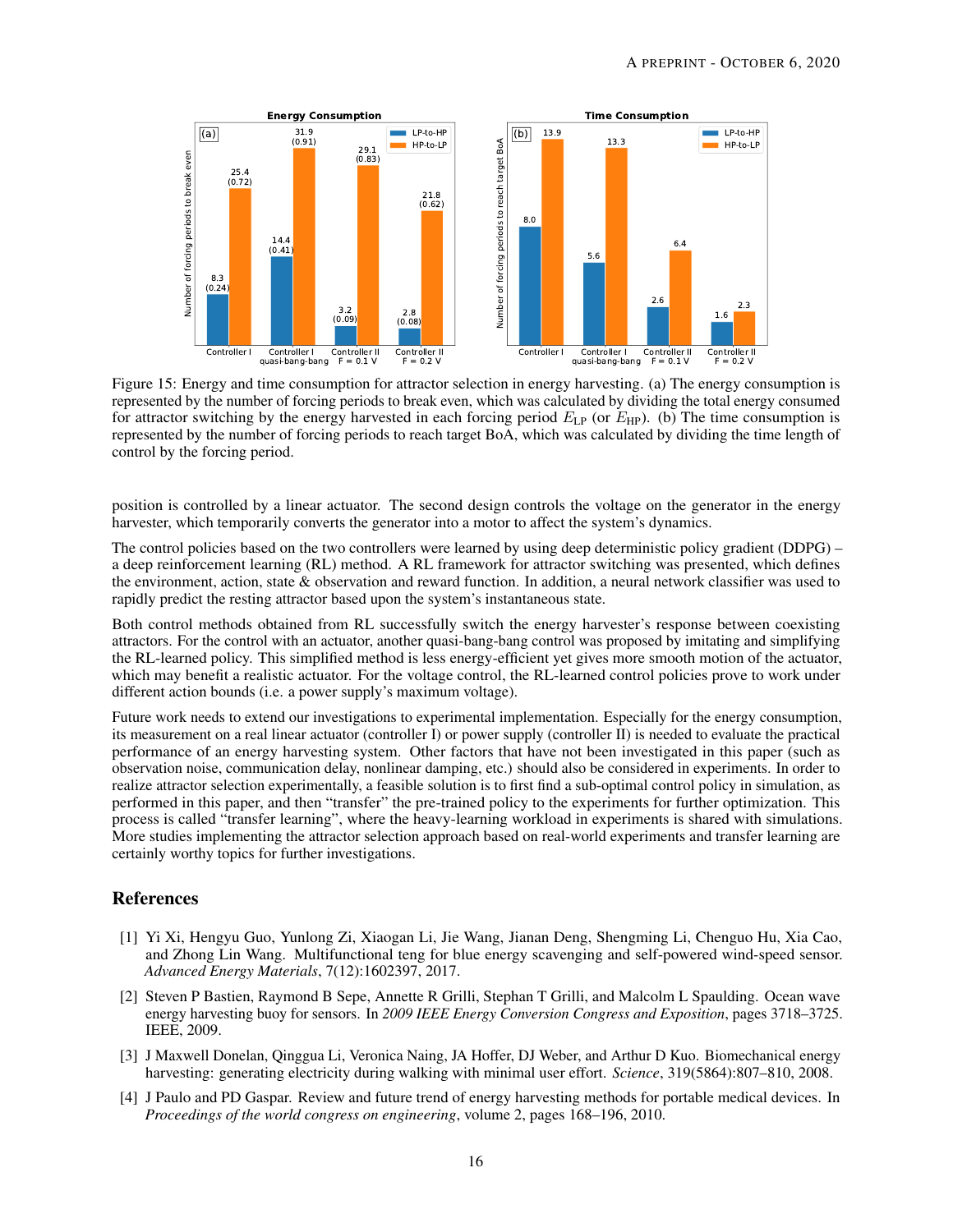- <span id="page-16-0"></span>[5] Gyuhae Park, Tajana Rosing, Michael D Todd, Charles R Farrar, and William Hodgkiss. Energy harvesting for structural health monitoring sensor networks. *Journal of Infrastructure Systems*, 14(1):64–79, 2008.
- <span id="page-16-1"></span>[6] TV Galchev, J McCullagh, RL Peterson, and K Najafi. Harvesting traffic-induced vibrations for structural health monitoring of bridges. *Journal of Micromechanics and Microengineering*, 21(10):104005, 2011.
- <span id="page-16-2"></span>[7] Lihua Tang, Yaowen Yang, and Chee Kiong Soh. Broadband vibration energy harvesting techniques. In *Advances in energy harvesting methods*, pages 17–61. Springer, 2013.
- <span id="page-16-3"></span>[8] Shad Roundy and Yang Zhang. Toward self-tuning adaptive vibration-based microgenerators. In *Smart Structures, Devices, and Systems II*, volume 5649, pages 373–385. International Society for Optics and Photonics, 2005.
- <span id="page-16-4"></span>[9] Lei Gu and Carol Livermore. Passive self-tuning energy harvester for extracting energy from rotational motion. *Applied Physics Letters*, 97(8):081904, 2010.
- <span id="page-16-5"></span>[10] SE Jo, MS Kim, and YJ Kim. Passive-self-tunable vibrational energy harvester. In *2011 16th International Solid-State Sensors, Actuators and Microsystems Conference*, pages 691–694. IEEE, 2011.
- <span id="page-16-6"></span>[11] Timothy Reissman, Eric M Wolff, and Ephrahim Garcia. Piezoelectric resonance shifting using tunable nonlinear stiffness. In *Active and Passive Smart Structures and Integrated Systems 2009*, volume 7288, page 72880G. International Society for Optics and Photonics, 2009.
- <span id="page-16-7"></span>[12] Dibin Zhu, Stephen Roberts, John Tudor, and Steve Beeby. Closed loop frequency tuning of a vibration-based micro-generator. *University of Exeter*, 2008.
- <span id="page-16-8"></span>[13] Christian Peters, Dominic Maurath, Wolfram Schock, Florian Mezger, and Yiannos Manoli. A closed-loop wide-range tunable mechanical resonator for energy harvesting systems. *Journal of Micromechanics and Microengineering*, 19(9):094004, 2009.
- <span id="page-16-9"></span>[14] Mickaël Lallart, Steven R Anton, and Daniel J Inman. Frequency self-tuning scheme for broadband vibration energy harvesting. *Journal of Intelligent Material Systems and Structures*, 21(9):897–906, 2010.
- <span id="page-16-10"></span>[15] Brian P Mann, Samuel C Stanton, and Brian P Bernard. Intentional nonlinearity in energy harvesting systems. In *Proceedings of the 5th International Conference on Applications in Nonlinear Dynamics*, pages 84–95. Springer, 2019.
- <span id="page-16-11"></span>[16] BP Mann and ND Sims. Energy harvesting from the nonlinear oscillations of magnetic levitation. *Journal of sound and vibration*, 319(1-2):515–530, 2009.
- <span id="page-16-12"></span>[17] BP Mann and BA Owens. Investigations of a nonlinear energy harvester with a bistable potential well. *Journal of Sound and Vibration*, 329(9):1215–1226, 2010.
- <span id="page-16-13"></span>[18] Alper Erturk, J Hoffmann, and Daniel J Inman. A piezomagnetoelastic structure for broadband vibration energy harvesting. *Applied Physics Letters*, 94(25):254102, 2009.
- <span id="page-16-14"></span>[19] Samuel C Stanton, Clark C McGehee, and Brian P Mann. Reversible hysteresis for broadband magnetopiezoelastic energy harvesting. *Applied Physics Letters*, 95(17):174103, 2009.
- <span id="page-16-15"></span>[20] Jamil M Renno, Mohammed F Daqaq, and Daniel J Inman. On the optimal energy harvesting from a vibration source. *Journal of sound and vibration*, 320(1-2):386–405, 2009.
- <span id="page-16-16"></span>[21] Angela Triplett and D Dane Quinn. The effect of non-linear piezoelectric coupling on vibration-based energy harvesting. *Journal of Intelligent Material Systems and Structures*, 20(16):1959–1967, 2009.
- <span id="page-16-17"></span>[22] Zhen Wu, RL Harne, and KW Wang. Energy harvester synthesis via coupled linear-bistable system with multistable dynamics. *Journal of Applied Mechanics*, 81(6), 2014.
- <span id="page-16-18"></span>[23] Samuel C Stanton, Brian P Mann, and Benjamin AM Owens. Melnikov theoretic methods for characterizing the dynamics of the bistable piezoelectric inertial generator in complex spectral environments. *Physica D: Nonlinear Phenomena*, 241(6):711–720, 2012.
- <span id="page-16-19"></span>[24] Samuel C Stanton, Alper Erturk, Brian P Mann, and Daniel J Inman. Nonlinear piezoelectricity in electroelastic energy harvesters: modeling and experimental identification. *Journal of Applied Physics*, 108(7):074903, 2010.
- <span id="page-16-20"></span>[25] Roszaidi Ramlan, MJ Brennan, BR Mace, and I Kovacic. Potential benefits of a non-linear stiffness in an energy harvesting device. *Nonlinear dynamics*, 59(4):545–558, 2010.
- <span id="page-16-21"></span>[26] Benjamin J Bowers and David P Arnold. Spherical, rolling magnet generators for passive energy harvesting from human motion. *Journal of Micromechanics and Microengineering*, 19(9):094008, 2009.
- <span id="page-16-22"></span>[27] Xue-She Wang, James D Turner, and Brian P Mann. Constrained attractor selection using deep reinforcement learning. *Journal of Vibration and Control*, page 1077546320930144, 2020.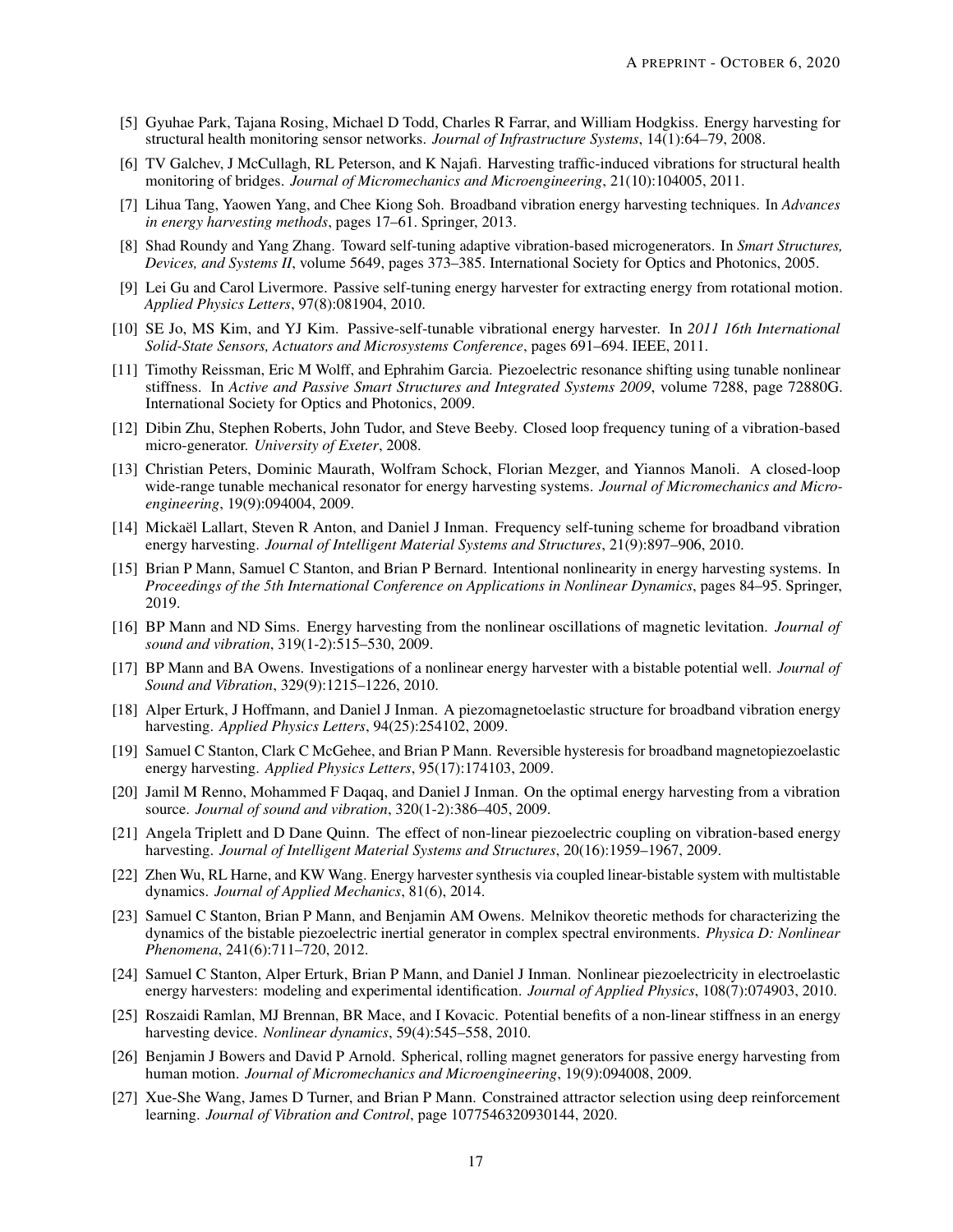- <span id="page-17-0"></span>[28] Chung Chen and Chi-Cheng Jou. A reinforcement learning control scheme for nonlinear systems with multiple actions. In *Soft Computing in Intelligent Systems and Information Processing. Proceedings of the 1996 Asian Fuzzy Systems Symposium*, pages 43–48, Dec 1996.
- <span id="page-17-1"></span>[29] R. S. Sutton, A. G. Barto, and R. J. Williams. Reinforcement learning is direct adaptive optimal control. *IEEE Control Systems Magazine*, 12(2):19–22, April 1992.
- <span id="page-17-2"></span>[30] Emanuel Todorov, Tom Erez, and Yuval Tassa. Mujoco: A physics engine for model-based control. In *2012 IEEE/RSJ International Conference on Intelligent Robots and Systems*, pages 5026–5033. IEEE, 2012.
- <span id="page-17-3"></span>[31] Sergey Levine and Vladlen Koltun. Guided policy search. In *International Conference on Machine Learning*, pages 1–9, 2013.
- <span id="page-17-4"></span>[32] John Schulman, Sergey Levine, Pieter Abbeel, Michael Jordan, and Philipp Moritz. Trust region policy optimization. In *International conference on machine learning*, pages 1889–1897, 2015.
- <span id="page-17-5"></span>[33] Nicolas Heess, Gregory Wayne, David Silver, Timothy Lillicrap, Tom Erez, and Yuval Tassa. Learning continuous control policies by stochastic value gradients. In *Advances in Neural Information Processing Systems*, pages 2944–2952, 2015.
- <span id="page-17-6"></span>[34] John Schulman, Philipp Moritz, Sergey Levine, Michael Jordan, and Pieter Abbeel. High-dimensional continuous control using generalized advantage estimation. *arXiv preprint arXiv:1506.02438*, 2015.
- <span id="page-17-7"></span>[35] A Rupam Mahmood, Dmytro Korenkevych, Gautham Vasan, William Ma, and James Bergstra. Benchmarking reinforcement learning algorithms on real-world robots. *arXiv preprint arXiv:1809.07731*, 2018.
- <span id="page-17-8"></span>[36] Sascha Lange, Martin Riedmiller, and Arne Voigtländer. Autonomous reinforcement learning on raw visual input data in a real world application. In *The 2012 International Joint Conference on Neural Networks (IJCNN)*, pages 1–8. IEEE, 2012.
- <span id="page-17-9"></span>[37] James D. Turner, Levi H. Manring, and Brian P. Mann. Reinforcement learning for active damping of harmonically excited pendulum with highly nonlinear actuator. In Gaetan Kerschen, M. R. W. Brake, and Ludovic Renson, editors, *Nonlinear Structures and Systems, Volume 1*, pages 119–123, Cham, 2020. Springer International Publishing.
- <span id="page-17-10"></span>[38] Auke Jan Ijspeert, Jun Nakanishi, Heiko Hoffmann, Peter Pastor, and Stefan Schaal. Dynamical movement primitives: learning attractor models for motor behaviors. *Neural computation*, 25(2):328–373, 2013.
- <span id="page-17-11"></span>[39] Aniruddha Datta, Ashish Choudhary, Michael L Bittner, and Edward R Dougherty. External control in markovian genetic regulatory networks. *Machine learning*, 52(1-2):169–191, 2003.
- <span id="page-17-12"></span>[40] Utku Sirin, Faruk Polat, and Reda Alhajj. Employing batch reinforcement learning to control gene regulation without explicitly constructing gene regulatory networks. In *Twenty-Third International Joint Conference on Artificial Intelligence*, 2013.
- <span id="page-17-13"></span>[41] Mahdi Imani and Ulisses M Braga-Neto. Control of gene regulatory networks with noisy measurements and uncertain inputs. *IEEE Transactions on Control of Network Systems*, 5(2):760–769, 2017.
- <span id="page-17-14"></span>[42] Georgios Papagiannis and Sotiris Moschoyiannis. Deep reinforcement learning for control of probabilistic boolean networks. *arXiv preprint arXiv:1909.03331*, 2019.
- <span id="page-17-15"></span>[43] Xue-She Wang and Brian P. Mann. Nonlinear dynamics of a non-contact translational-to-rotational magnetic transmission. *Journal of Sound and Vibration*, 459:114861, 2019.
- <span id="page-17-16"></span>[44] Xue-She Wang and Brian P Mann. Dynamics of a magnetically excited rotational system. In *Nonlinear Structures and Systems, Volume 1*, pages 99–102. Springer, 2020.
- <span id="page-17-17"></span>[45] Brian P Mann, David AW Barton, and Benjamin AM Owens. Uncertainty in performance for linear and nonlinear energy harvesting strategies. *Journal of Intelligent Material Systems and Structures*, 23(13):1451–1460, 2012.
- <span id="page-17-18"></span>[46] Xue-She Wang, James D Turner, and Brian P Mann. A model-free sampling method for estimating basins of attraction using hybrid active learning (hal). *arXiv preprint arXiv:2003.10976*, 2020.
- <span id="page-17-19"></span>[47] Timothy P Lillicrap, Jonathan J Hunt, Alexander Pritzel, Nicolas Heess, Tom Erez, Yuval Tassa, David Silver, and Daan Wierstra. Continuous control with deep reinforcement learning. *arXiv preprint arXiv:1509.02971*, 2015.
- <span id="page-17-20"></span>[48] Long-Ji Lin. Self-improving reactive agents based on reinforcement learning, planning and teaching. *Machine learning*, 8(3-4):293–321, 1992.
- <span id="page-17-21"></span>[49] Volodymyr Mnih, Koray Kavukcuoglu, David Silver, Andrei A Rusu, Joel Veness, Marc G Bellemare, Alex Graves, Martin Riedmiller, Andreas K Fidjeland, Georg Ostrovski, et al. Human-level control through deep reinforcement learning. *Nature*, 518(7540):529, 2015.